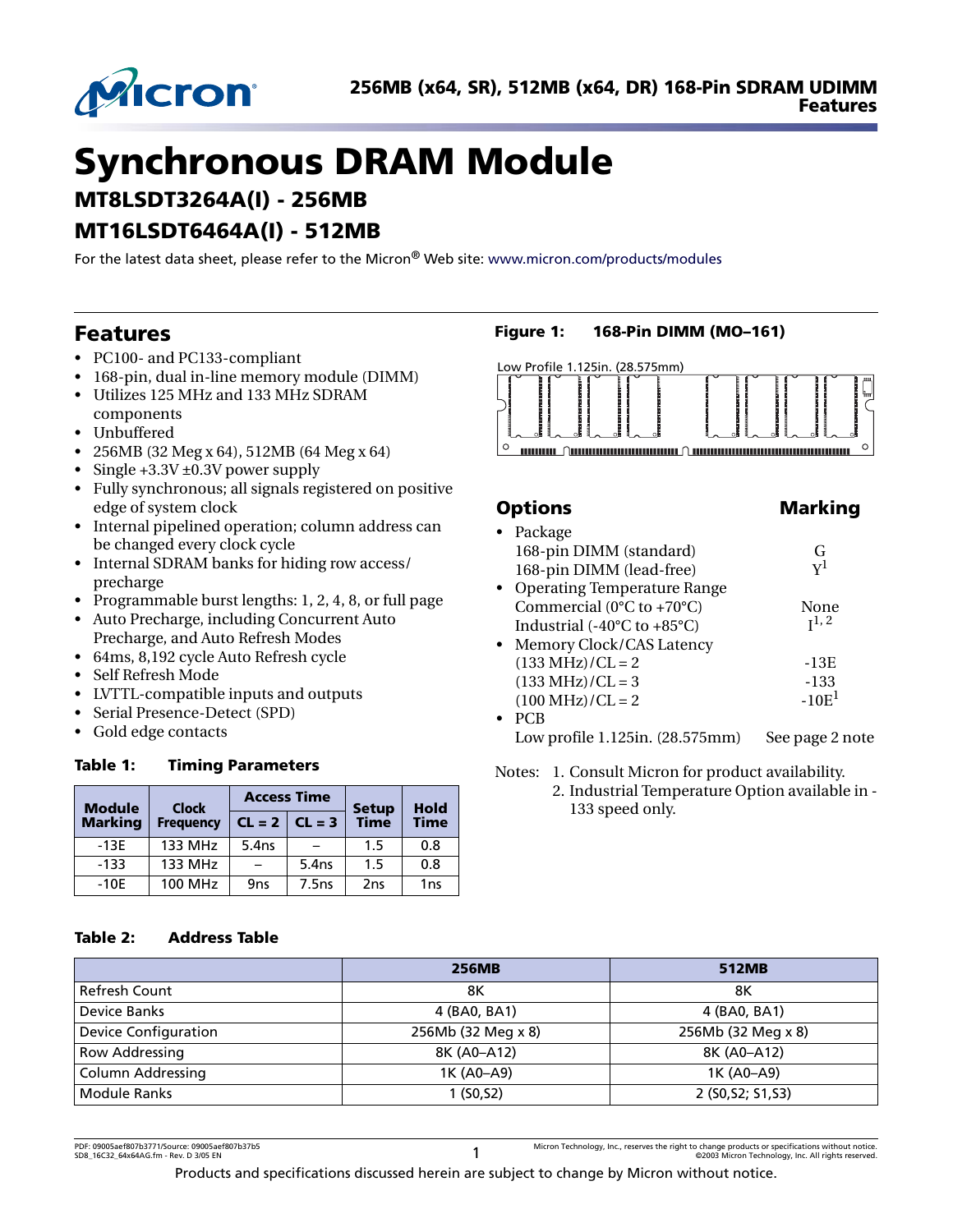

#### **Table 3: Part Numbers**

| <b>Part Number</b>     | <b>Module Density</b> | <b>Configuration</b> | <b>System Bus Speed</b> |
|------------------------|-----------------------|----------------------|-------------------------|
| MT8LSDT3264AG-13E_     | 256MB                 | 32 Meg x 64          | 133 MHz                 |
| MT8LSDT3264AY-13E      | 256MB                 | 32 Meg x 64          | 133 MHz                 |
| MT8LSDT3264A(I))G-133  | 256MB                 | 32 Meg x 64          | 133 MHz                 |
| MT8LSDT3264A(I)Y-133   | 256MB                 | 32 Meg x 64          | 133 MHz                 |
| MT8LSDT3264AG-10E      | 256MB                 | 32 Meg x 64          | <b>100 MHz</b>          |
| MT8LSDT3264AY-10E      | 256MB                 | 32 Meg x 64          | <b>100 MHz</b>          |
| MT16LSDT6464AAG-13E    | 512MB                 | 64 Meg x 64          | 133 MHz                 |
| MT16LSDT6464AY-13E     | 512MB                 | 64 Meg x 64          | 133 MHz                 |
| MT16LSDT6464A(I)G-133  | 512MB                 | 64 Meg x 64          | 133 MHz                 |
| MT16LSDT6464A(I)Y-133_ | 512MB                 | 64 Meg x 64          | 133 MHz                 |
| MT16LSDT6464AG-10E     | 512MB                 | 64 Meg x 64          | <b>100 MHz</b>          |
| MT16LSDT6464AY-10E     | 512MB                 | 64 Meg x 64          | <b>100 MHz</b>          |

Note: The designators for component and PCB revision are the last two characters of each part number. Consult factory for current revision codes. Example: MT8LSDT3264AG-133D2.

# <span id="page-1-0"></span>**Pin Assignments and Descriptions**

### <span id="page-1-1"></span>**Table 4: Pin Assignment (168-Pin DIMM Front)**

| Pin             | <b>Symbol</b>         | Pin | <b>Symbol</b>   | Pin | <b>Symbol</b> | Pin | <b>Symbol</b>         |
|-----------------|-----------------------|-----|-----------------|-----|---------------|-----|-----------------------|
| 1               | <b>Vss</b>            | 22  | <b>NC</b>       | 43  | <b>Vss</b>    | 64  | <b>Vss</b>            |
| $\overline{2}$  | DQ0                   | 23  | Vss             | 44  | NC            | 65  | <b>DQ21</b>           |
| 3               | DQ1                   | 24  | NС              | 45  | <b>S2#</b>    | 66  | <b>DQ22</b>           |
| 4               | DQ <sub>2</sub>       | 25  | <b>NC</b>       | 46  | DQMB2         | 67  | <b>DQ23</b>           |
| 5               | DQ3                   | 26  | VDD             | 47  | DQMB3         | 68  | <b>Vss</b>            |
| 6               | <b>V<sub>DD</sub></b> | 27  | WE#             | 48  | <b>NC</b>     | 69  | DQ <sub>24</sub>      |
| $\overline{7}$  | DQ4                   | 28  | DQMB0           | 49  | VDD           | 70  | <b>DQ25</b>           |
| 8               | DQ5                   | 29  | DQMB1           | 50  | NС            | 71  | <b>DQ26</b>           |
| 9               | DQ6                   | 30  | 50#             | 51  | NС            | 72  | <b>DQ27</b>           |
| 10 <sup>1</sup> | DQ7                   | 31  | <b>NC</b>       | 52  | NC.           | 73  | <b>V<sub>DD</sub></b> |
| 11              | DQ8                   | 32  | Vss             | 53  | NС            | 74  | DQ <sub>28</sub>      |
| 12              | <b>Vss</b>            | 33  | A <sub>0</sub>  | 54  | <b>Vss</b>    | 75  | <b>DQ29</b>           |
| 13              | DQ <sub>9</sub>       | 34  | A <sub>2</sub>  | 55  | <b>DQ16</b>   | 76  | <b>DQ30</b>           |
| 14              | <b>DQ10</b>           | 35  | A4              | 56  | <b>DQ17</b>   | 77  | <b>DQ31</b>           |
| 15              | <b>DQ11</b>           | 36  | A <sub>6</sub>  | 57  | <b>DQ18</b>   | 78  | <b>Vss</b>            |
| 16              | <b>DQ12</b>           | 37  | A8              | 58  | <b>DQ19</b>   | 79  | CK <sub>2</sub>       |
| 17              | <b>DQ13</b>           | 38  | A10             | 59  | VDD           | 80  | NС                    |
| 18              | <b>VDD</b>            | 39  | BA <sub>1</sub> | 60  | <b>DQ20</b>   | 81  | NС                    |
| 19              | <b>DQ14</b>           | 40  | <b>VDD</b>      | 61  | <b>NC</b>     | 82  | <b>SDA</b>            |
| 20              | <b>DQ15</b>           | 41  | <b>VDD</b>      | 62  | NС            | 83  | SCL                   |
| 21              | <b>NC</b>             | 42  | CK <sub>0</sub> | 63  | CKE1          | 84  | <b>VDD</b>            |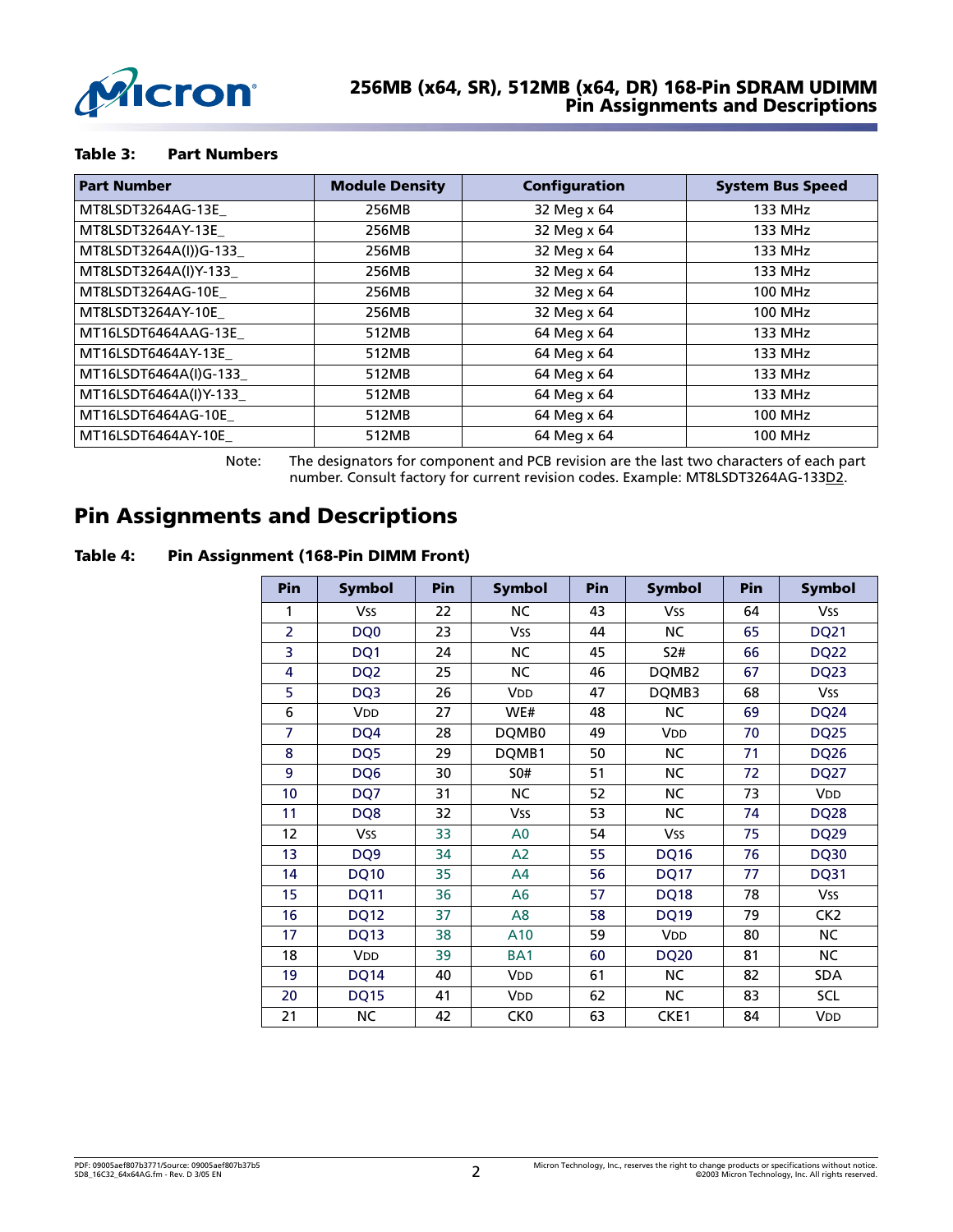

# **256MB (x64, SR), 512MB (x64, DR) 168-Pin SDRAM UDIMM Pin Assignments and Descriptions**

#### **Table 5: Pin Assignment (168-Pin DIMM Back)**

| <b>Pin</b> | <b>Symbol</b>         | Pin | <b>Symbol</b>         | Pin | <b>Symbol</b>         | <b>Pin</b> | <b>Symbol</b>   |
|------------|-----------------------|-----|-----------------------|-----|-----------------------|------------|-----------------|
| 85         | <b>Vss</b>            | 106 | <b>NC</b>             | 127 | <b>Vss</b>            | 148        | <b>Vss</b>      |
| 86         | <b>DQ32</b>           | 107 | <b>Vss</b>            | 128 | CKE0                  | 149        | <b>DQ53</b>     |
| 87         | DQ33                  | 108 | NC                    | 129 | S3#                   | 150        | DQ54            |
| 88         | <b>DQ34</b>           | 109 | <b>NC</b>             | 130 | DQMB6                 | 151        | <b>DQ55</b>     |
| 89         | <b>DQ35</b>           | 110 | <b>V<sub>DD</sub></b> | 131 | DQMB7                 | 152        | <b>Vss</b>      |
| 90         | <b>V<sub>DD</sub></b> | 111 | CAS#                  | 132 | NC                    | 153        | <b>DQ56</b>     |
| 91         | <b>DQ36</b>           | 112 | DQMB4                 | 133 | <b>V<sub>DD</sub></b> | 154        | <b>DQ57</b>     |
| 92         | <b>DQ37</b>           | 113 | DQMB5                 | 134 | <b>NC</b>             | 155        | <b>DQ58</b>     |
| 93         | DQ38                  | 114 | 51#                   | 135 | NС                    | 156        | <b>DQ59</b>     |
| 94         | <b>DQ39</b>           | 115 | RAS#                  | 136 | <b>NC</b>             | 157        | <b>VDD</b>      |
| 95         | <b>DQ40</b>           | 116 | <b>Vss</b>            | 137 | <b>NC</b>             | 158        | <b>DQ60</b>     |
| 96         | <b>Vss</b>            | 117 | A <sub>1</sub>        | 138 | Vss                   | 159        | <b>DQ61</b>     |
| 97         | <b>DQ41</b>           | 118 | A <sub>3</sub>        | 139 | <b>DQ48</b>           | 160        | <b>DQ62</b>     |
| 98         | <b>DQ42</b>           | 119 | A5                    | 140 | <b>DQ49</b>           | 161        | <b>DQ63</b>     |
| 99         | <b>DQ43</b>           | 120 | A7                    | 141 | <b>DQ50</b>           | 162        | <b>Vss</b>      |
| 100        | <b>DQ44</b>           | 121 | A <sub>9</sub>        | 142 | <b>DQ51</b>           | 163        | CK3             |
| 101        | <b>DQ45</b>           | 122 | BA <sub>0</sub>       | 143 | <b>VDD</b>            | 164        | <b>NC</b>       |
| 102        | VDD                   | 123 | A11                   | 144 | <b>DQ52</b>           | 165        | SA0             |
| 103        | <b>DQ46</b>           | 124 | <b>V<sub>DD</sub></b> | 145 | <b>NC</b>             | 166        | SA <sub>1</sub> |
| 104        | <b>DQ47</b>           | 125 | CK1                   | 146 | <b>NC</b>             | 167        | SA <sub>2</sub> |
| 105        | <b>NC</b>             | 126 | A12                   | 147 | <b>NC</b>             | 168        | VDD             |

# **Figure 2: Pin Locations (168-Pin DIMM)**



Indicates a VDD pin Indicates a VSS pin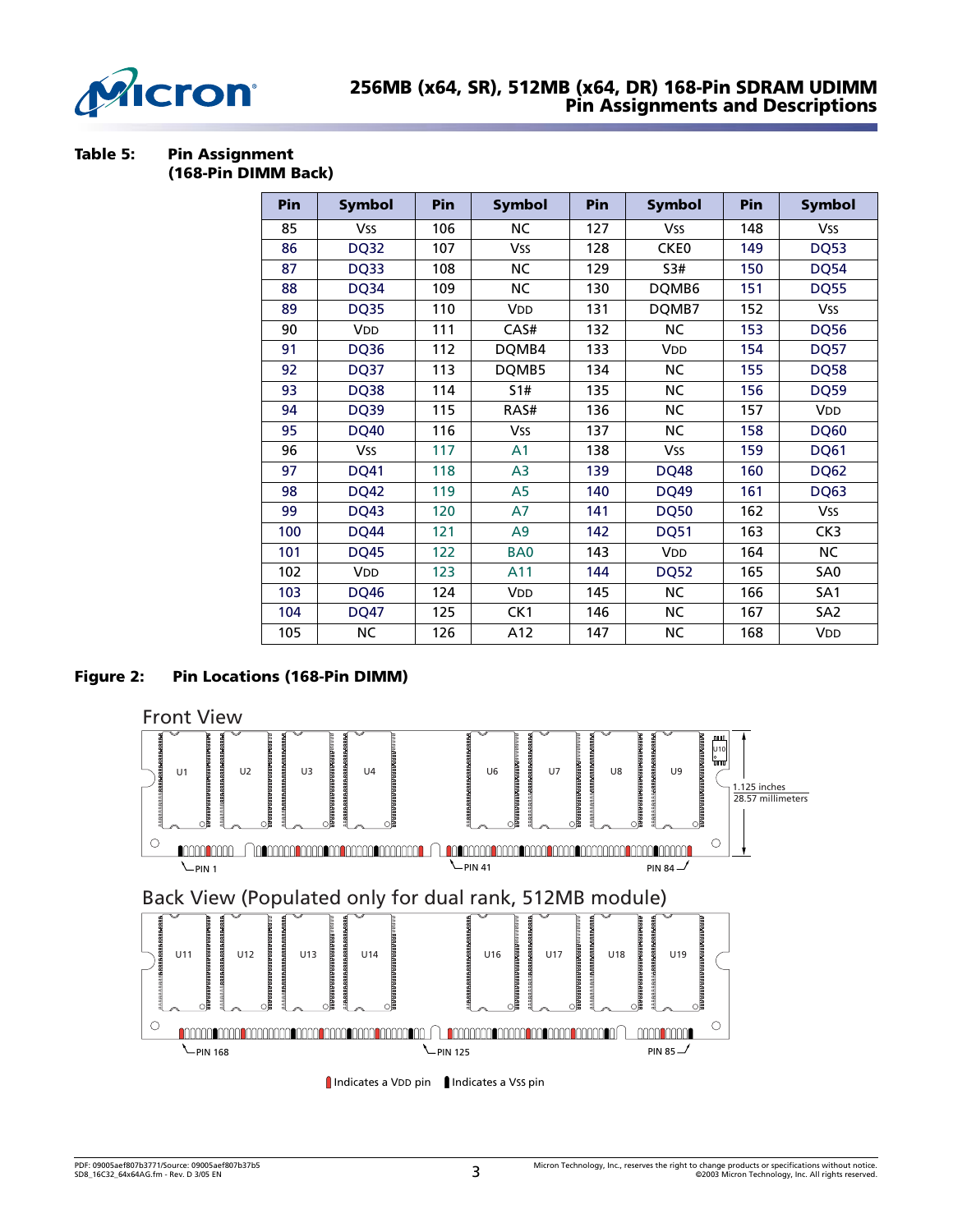

### **256MB (x64, SR), 512MB (x64, DR) 168-Pin SDRAM UDIMM Pin Assignments and Descriptions**

### **Table 6: Pin Descriptions**

Pin numbers may not correlate with symbols; refer to Pin Assignment tables on [page 2](#page-1-1) for for information

| <b>Pin Number</b>                                                                                                                           | <b>Symbol</b>      | <b>Type</b>      | <b>Description</b>                                                                                                                                                                                                                                                                                                                                                                                                                                                                                                                          |
|---------------------------------------------------------------------------------------------------------------------------------------------|--------------------|------------------|---------------------------------------------------------------------------------------------------------------------------------------------------------------------------------------------------------------------------------------------------------------------------------------------------------------------------------------------------------------------------------------------------------------------------------------------------------------------------------------------------------------------------------------------|
| 27, 111, 115                                                                                                                                | RAS#, CAS#,<br>WE# | Input            | Command Inputs: RAS#, CAS#, and WE# (along with S#)<br>define the command being entered.                                                                                                                                                                                                                                                                                                                                                                                                                                                    |
| 42, 79, 125, 163                                                                                                                            | CK0-CK3            | Input            | Clock: CK is driven by the system clock. All SDRAM input<br>signals are sampled on the positive edge of CK. CK also<br>increments the internal burst counter and controls the output<br>registers.                                                                                                                                                                                                                                                                                                                                          |
| 63, 128                                                                                                                                     | CKE0, CKE1         | Input            | Clock Enable: CKE activates (HIGH) and deactivates (LOW) the<br>CK signal. Deactivating the clock provides PRECHARGE<br>POWER-DOWN and SELF REFRESH operation (all device banks<br>idle) or CLOCK SUSPEND OPERATION (burst access in<br>progress). CKE is synchronous except after the device enters<br>power- down and self refresh modes, where CKE becomes<br>asynchronous until after exiting the same mode. The input<br>buffers, including CK, are disabled during power-down and<br>self refresh modes, providing low standby power. |
| 30, 45, 114, 129                                                                                                                            | $S0# - S3#$        | Input            | Chip Select: S# enables (registered LOW) and disables<br>(registered HIGH) the command decoder. All commands are<br>masked when S# is registered HIGH. S# is considered part of<br>the command code.                                                                                                                                                                                                                                                                                                                                        |
| 28, 29, 46, 47, 112, 113, 130,<br>131                                                                                                       | DQMB0-DQMB7        | Input            | Input/Output Mask: DQMB is an input mask signal for write<br>accesses and an output enable signal for read accesses. Input<br>data is masked when DQMB is sampled HIGH during a WRITE<br>cycle. The output buffers are placed in a High-Z state (two-<br>clock latency) when DQMB is sampled HIGH during a READ<br>cycle.                                                                                                                                                                                                                   |
| 39, 122                                                                                                                                     | BA0, BA1           | Input            | Bank Address: BA0 and BA1 define to which device bank the<br>ACTIVE, READ, WRITE, or PRECHARGE command is being<br>applied.                                                                                                                                                                                                                                                                                                                                                                                                                 |
| 33-38, 117-121, 123, 126                                                                                                                    | A0-A12             | Input            | Address Inputs: Provide the row address for ACTIVE<br>commands, and the column address and auto prcharge bit<br>(A10) for READ/WRITE commands, to select one location out<br>of the memory arrary in the respective device bank. A10<br>sampled during a PRECHARGE command determines whether<br>the PRECHARGE applies to one device bank (A10 LOW, device<br>bank selected by BA0, BA1) or all device banks (A10 HIGH).<br>The address inputs also provide the op-code during a MODE<br>REGISTER SET command.                              |
| 83                                                                                                                                          | SCL                | Input            | Serial Clock for Presence-Detect: SCL is used to synchronize<br>the presence-detect data transfer to and from the module.                                                                                                                                                                                                                                                                                                                                                                                                                   |
| 165-167                                                                                                                                     | SA0-SA2            | Input            | Presence-Detect Address Inputs: These pins are used to<br>configure the presence-detect device.                                                                                                                                                                                                                                                                                                                                                                                                                                             |
| 2-5, 7-11, 13-17, 19-20,<br>55-58, 60, 65-67, 69-72,<br>74-77, 86-89, 91-95, 97-101,<br>103-104, 139-142, 144,<br>149-151, 153-156, 158-161 | DQ0-DQ63           | Input/<br>Output | Data I/O: Data bus.                                                                                                                                                                                                                                                                                                                                                                                                                                                                                                                         |
| 82                                                                                                                                          | SDA                | Input/<br>Output | Serial Presence-Detect Data: SDA is a bidirectional pin used to<br>transfer addresses and data into and out of the presence-<br>detect portion of the module.                                                                                                                                                                                                                                                                                                                                                                               |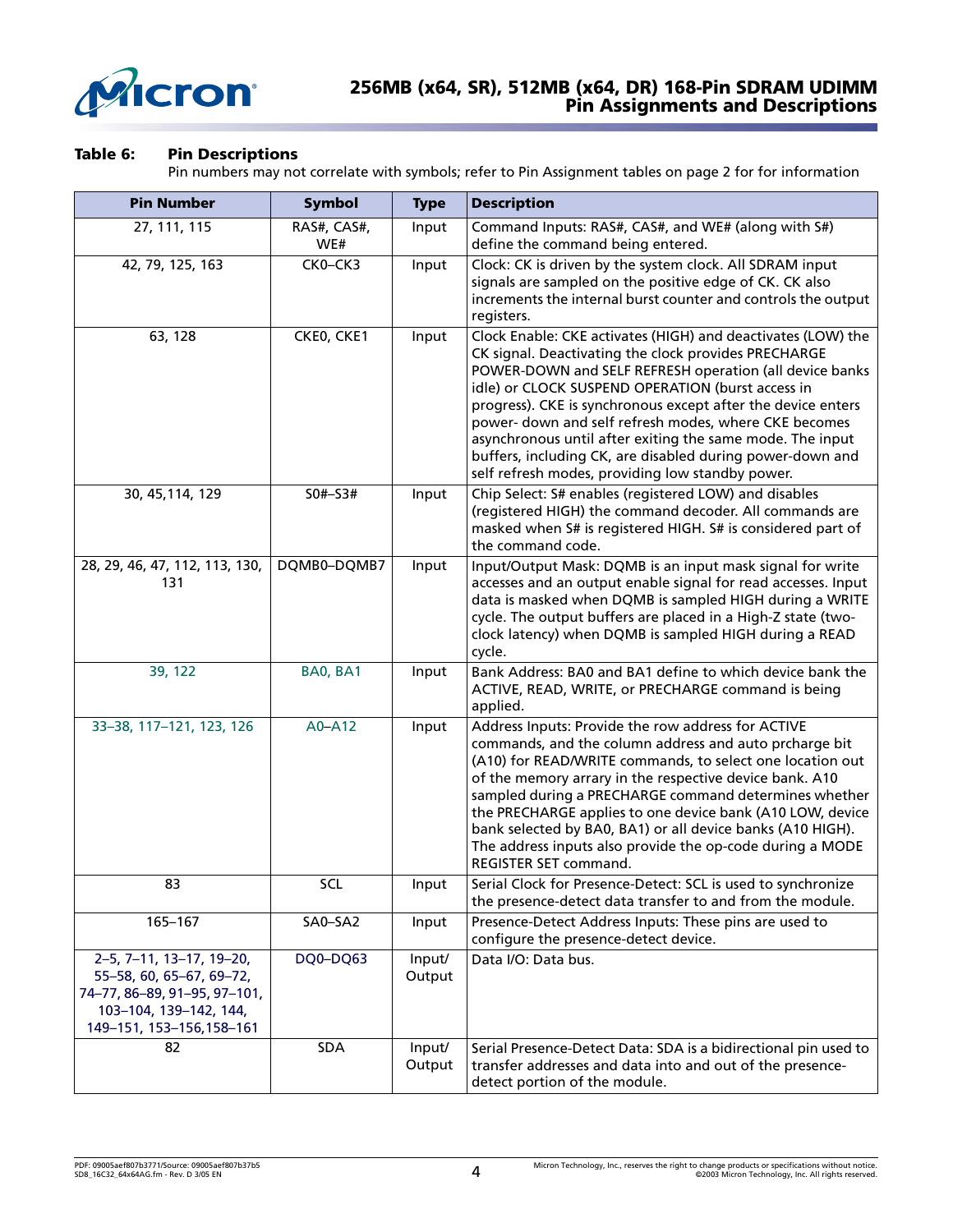

### **256MB (x64, SR), 512MB (x64, DR) 168-Pin SDRAM UDIMM Pin Assignments and Descriptions**

### **Table 6: Pin Descriptions (Continued)**

Pin numbers may not correlate with symbols; refer to Pin Assignment tables on page 2 for for information

| <b>Pin Number</b>                                                                                      | <b>Symbol</b>         | <b>Type</b> | <b>Description</b>                                               |
|--------------------------------------------------------------------------------------------------------|-----------------------|-------------|------------------------------------------------------------------|
| 6, 18, 26, 40, 41, 49, 59, 73,<br>84, 90, 102, 110, 124, 133,<br>143, 157, 168                         | <b>V<sub>DD</sub></b> | Supply      | Power Supply: $+3.3V \pm 0.3V$ .                                 |
| 1, 12, 23, 32, 43, 54, 64, 68,<br>78, 85, 96, 107, 116, 127,<br>138, 148, 152, 162                     | Vss                   | Supply      | Ground.                                                          |
| 21-22, 24-25, 31, 44, 48,<br>50-53, 61-62, 80, 81, 105-<br>106, 108-109, 132, 134-137,<br>145-147, 164 | <b>NC</b>             |             | Not Connected: These pins are not connected on these<br>modules. |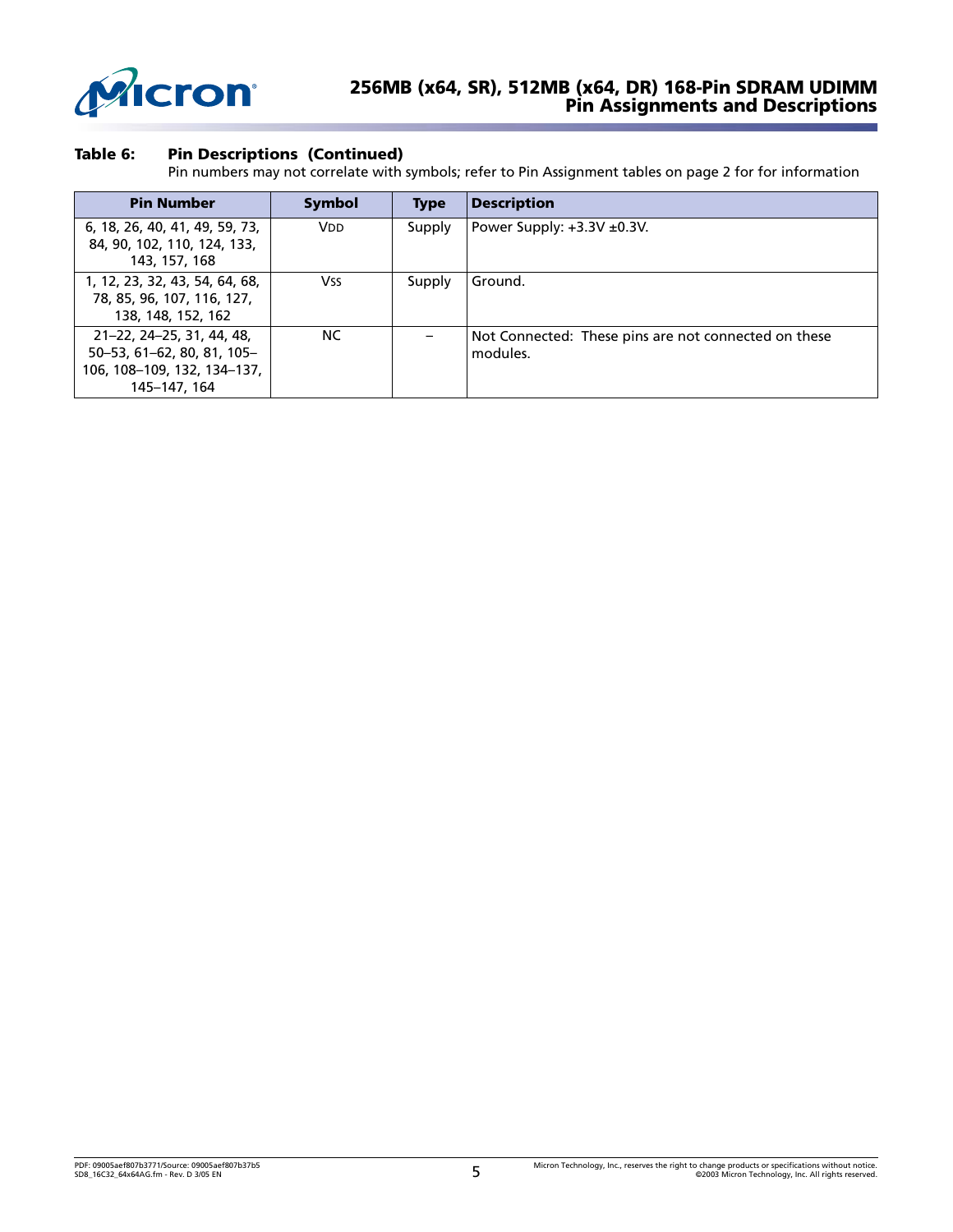

# **Functional Block Diagram**

All resistor values are 10Ω unless otherwise specified.

Per industry standard, Micron modules use various component speed grades as referenced in the module part numbering guide at: www.micron.com/numberguide.

Standard modules use the following SDRAM device: MT48LC32M8A2TG; Lead-free modules use the following SDRAM device: MT48LC32M8A2P. Contact Micron for Industrial Temp. device information.

### **Figure 3: Single Rank**

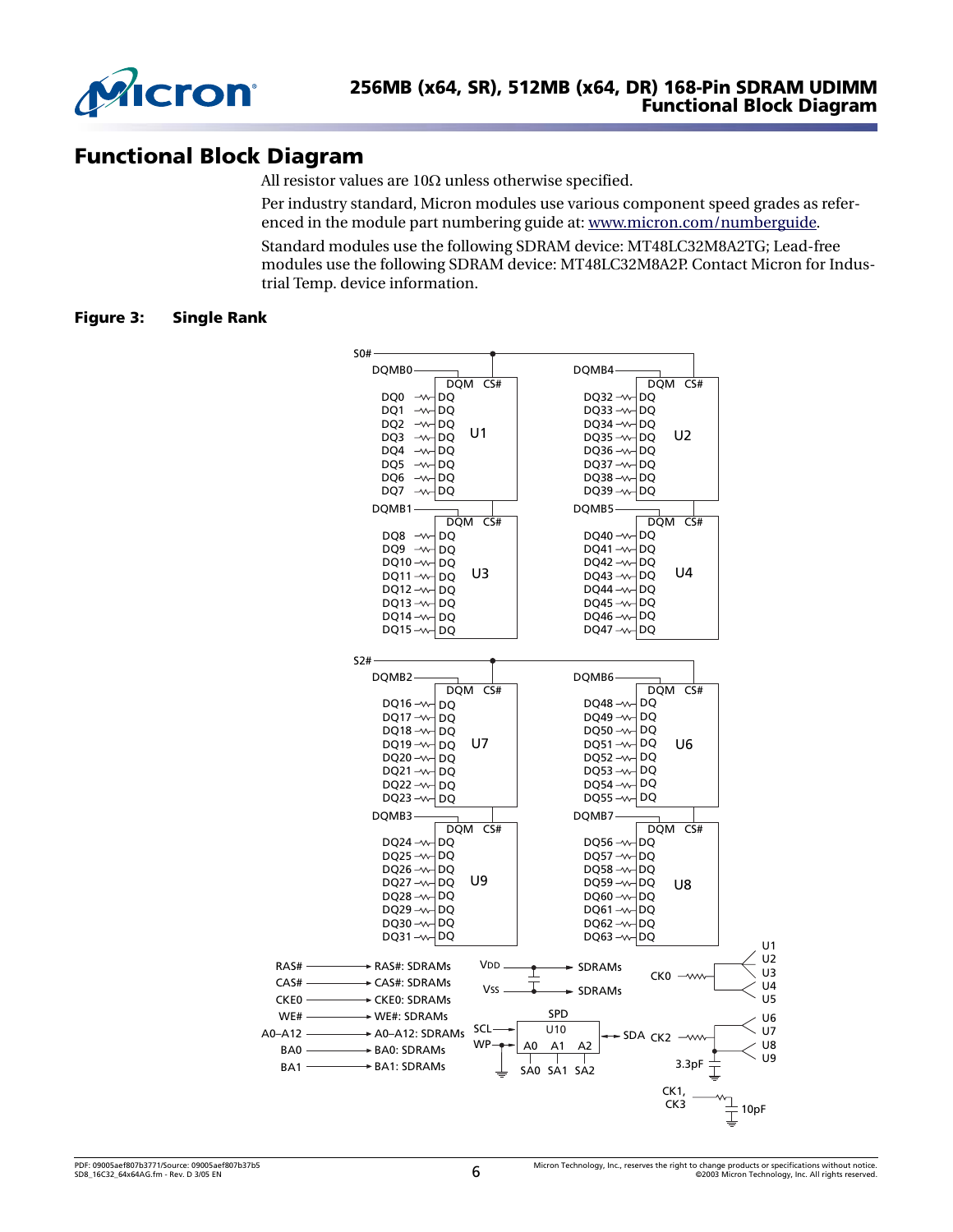

#### **Figure 4: Dual Rank**

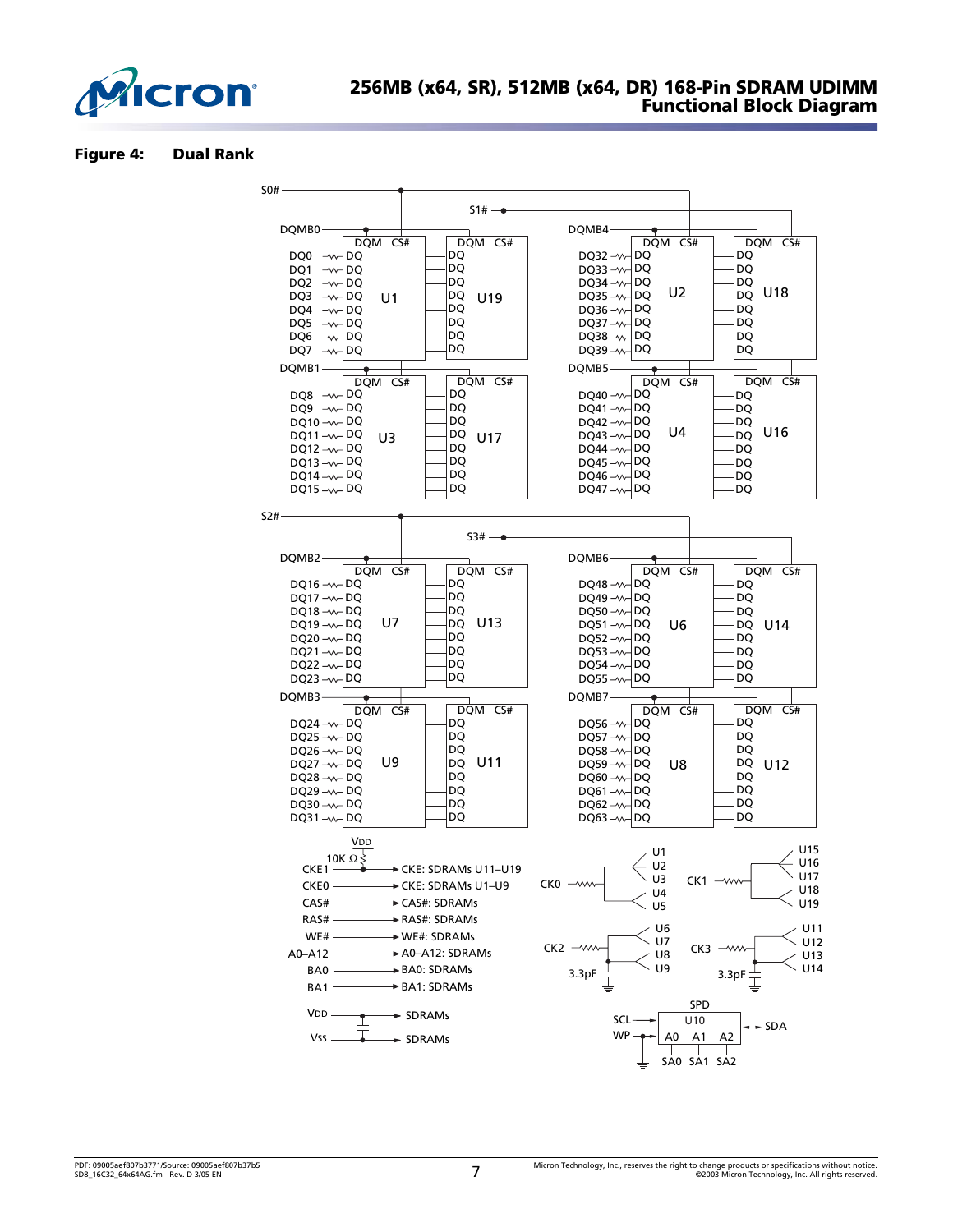

# **General Description**

The MT8LSDT3264A and MT16LSDT6464A are high-speed CMOS, dynamic randomaccess, 256MB and 512MB memory modules organized in a x64 configuration. These modules use internally configured quad-bank SDRAMs with a synchronous interface (all signals are registered on the positive edge of the clock signals CK).

Read and write accesses to the SDRAM modules are burst oriented; accesses start at a selected location and continue for a programmed number of locations in a programmed sequence. Accesses begin with the registration of an ACTIVE command, which is then followed by a READ or WRITE command. The address bits registered coincident with the ACTIVE command are used to select the device bank and row to be accessed (BA0, BA1 select the device bank, A0–A11 select the device row). The address bits registered coincident with the READ or WRITE command are used to select the starting column location for the burst access.

The modules provide for programmable READ or WRITE burst lengths of 1, 2, 4, or 8 locations, or the full page, with a burst terminate option. An AUTO PRECHARGE function may be enabled to provide a self-timed row precharge that is initiated at the end of the burst sequence.

SDRAM modules use an internal pipelined architecture to achieve high-speed operation. This architecture is compatible with the 2*n* rule of prefetch architectures, but it also allows the column address to be changed on every clock cycle to achieve a high-speed, fully random access. Precharging one device bank while accessing one of the other three device banks will hide the precharge cycles and provide seamless, high-speed, randomaccess operation.

SDRAM modules are designed to operate in 3.3V, low-power memory systems. An auto refresh mode is provided, along with a power-saving, power-down mode. All inputs and outputs are LVTTL-compatible.

SDRAM modules offer substantial advances in DRAM operating performance, including the ability to synchronously burst data at a high data rate with automatic columnaddress generation, the ability to interleave between internal banks in order to hide precharge time and the capability to randomly change column addresses on each clock cycle during a burst access. For more information regarding SDRAM operation, refer to the 256Mb SDRAM component data sheets.

# **Serial Presence-Detect Operation**

SDRAM modules incorporate serial presence-detect (SPD). The SPD function is implemented using a 2,048-bit EEPROM. This nonvolatile storage device contains 256 bytes. The first 128 bytes can be programmed by Micron to identify the module type and various SDRAM organizations and timing parameters. The remaining 128 bytes of storage are available for use by the customer. System READ/WRITE operations between the master (system logic) and the slave EEPROM device (DIMM) occur via a standard  $I<sup>2</sup>C$ bus using the DIMM's SCL (clock) and SDA (data) signals, together with SA (2:0), which provide eight unique DIMM/EEPROM addresses. Write protect (WP) is tied to ground on the module, permanently disabling hardware write protect.

# **Initialization**

SDRAMs must be powered up and initialized in a predefined manner. Operational procedures other than those specified may result in undefined operation. Once power is applied to VDD and VDDQ (simultaneously) and the clock is stable (stable clock is defined as a signal cycling within timing constraints specified for the clock pin), the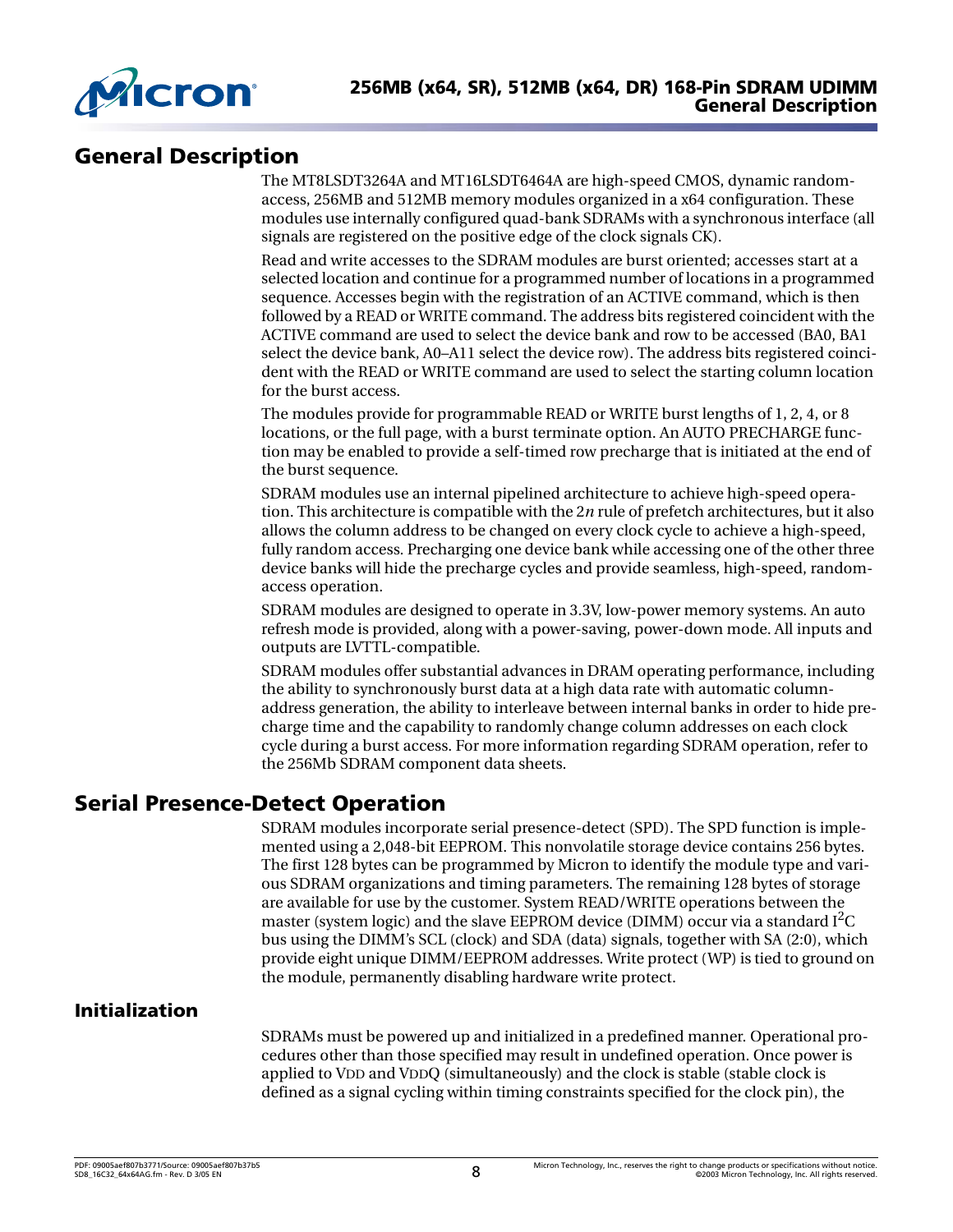

SDRAM requires a 100µs delay prior to issuing any command other than a COMMAND INHIBIT or NOP. Starting at some point during this 100µs period and continuing at least through the end of this period, Command Inhibit or NOP commands should be applied.

Once the 100µs delay has been satisfied with at least one Command Inhibit or NOP command having been applied, a PRECHARGE command should be applied. All device banks must then be precharged, thereby placing the device in the all banks idle state.

Once in the idle state, two AUTO refresh cycles must be performed. After the AUTO refresh cycles are complete, the SDRAM is ready for mode register programming. Because the mode register will power up in an unknown state, it should be loaded prior to applying any operational command.

# **Mode Register Definition**

The mode register is used to define the specific mode of operation of the SDRAM. This definition includes the selection of a burst length, a burst type, a CAS latency, an operating mode and a write burst mode, as shown in the Mode Register Definition Diagram. The mode register is programmed via the LOAD MODE REGISTER command and will retain the stored information until it is programmed again or the device loses power.

Mode register bits M0–M2 specify the burst length, M3 specifies the type of burst (sequential or interleaved), M4–M6 specify the CAS latency, M7 and M8 specify the operating mode, M9 specifies the write burst mode, and M10 and M11 are reserved for future use.

The mode register must be loaded when all device banks are idle, and the controller must wait the specified time before initiating the subsequent operation. Violating either of these requirements will result in unspecified operation.

# **Burst Length**

Read and write accesses to the SDRAM are burst oriented, with the burst length being programmable, as shown in Mode Register Definition Diagram. The burst length determines the maximum number of column locations that can be accessed for a given READ or WRITE command. Burst lengths of 1, 2, 4, or 8 locations are available for both the sequential and the interleaved burst types, and a full-page burst is available for the sequential type. The full-page burst is used in conjunction with the BURST TERMINATE command to generate arbitrary burst lengths.

Reserved states should not be used, as unknown operation or incompatibility with future versions may result.

When a READ or WRITE command is issued, a block of columns equal to the burst length is effectively selected. All accesses for that burst take place within this block, meaning that the burst will wrap within the block if a boundary is reached, as shown in the Burst Definition Table. The block is uniquely selected by A1–A9 when the burst length is set to two; by A2–A9 when the burst length is set to four; and by A3–A9 when the burst length is set to eight. The remaining (least significant) address bit(s) is (are) used to select the starting location within the block. Full-page bursts wrap within the page if the boundary is reached, as shown in [Table 7, Burst Definitions, on page 11.](#page-10-0)

# **Burst Type**

Accesses within a given burst may be programmed to be either sequential or interleaved; this is referred to as the burst type and is selected via bit M3.

The ordering of accesses within a burst is determined by the burst length, the burst type and the starting column address, as shown in [Table 7, Burst Definitions, on page 11.](#page-10-0)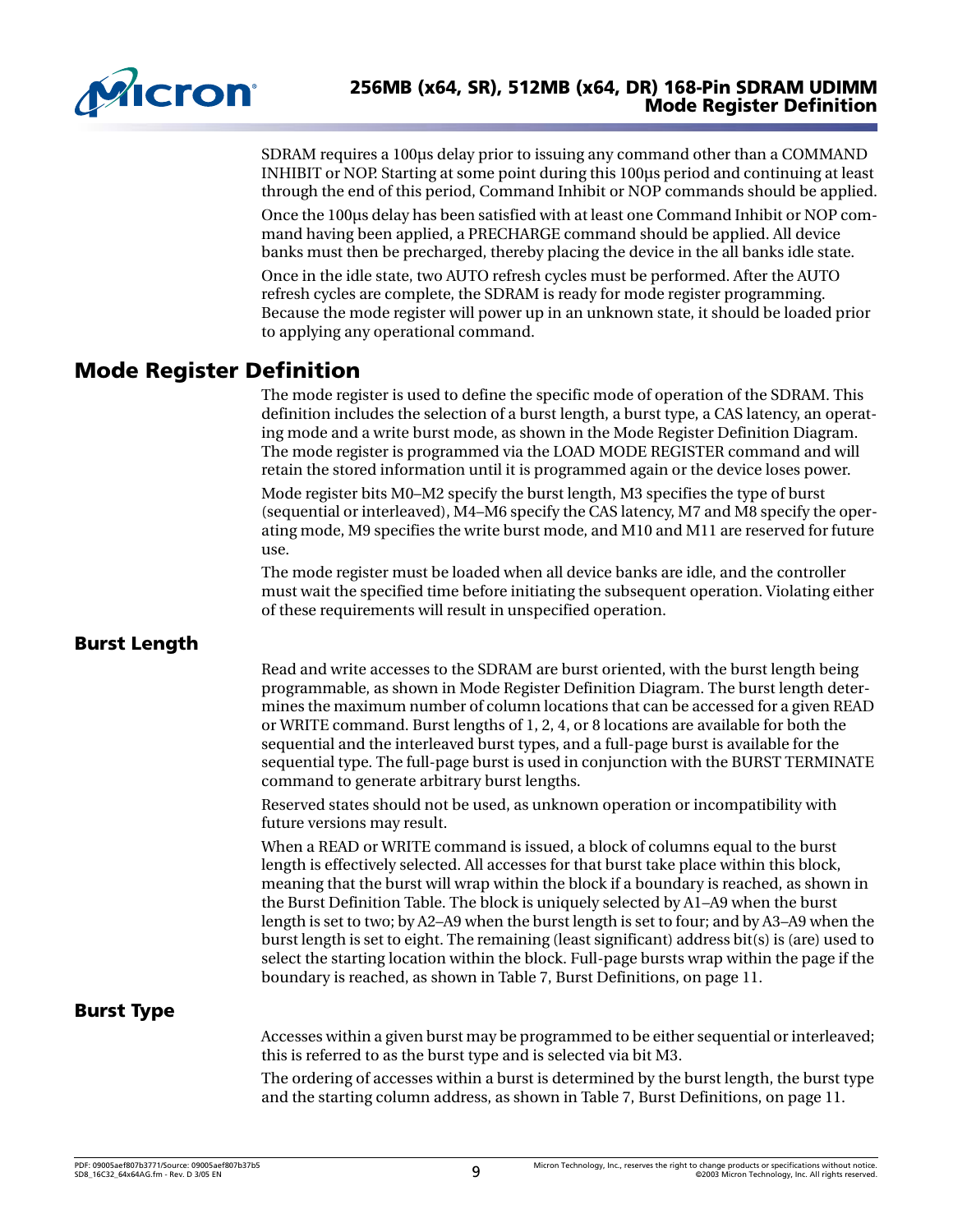

#### **Figure 5: Mode Register Definition Diagram**

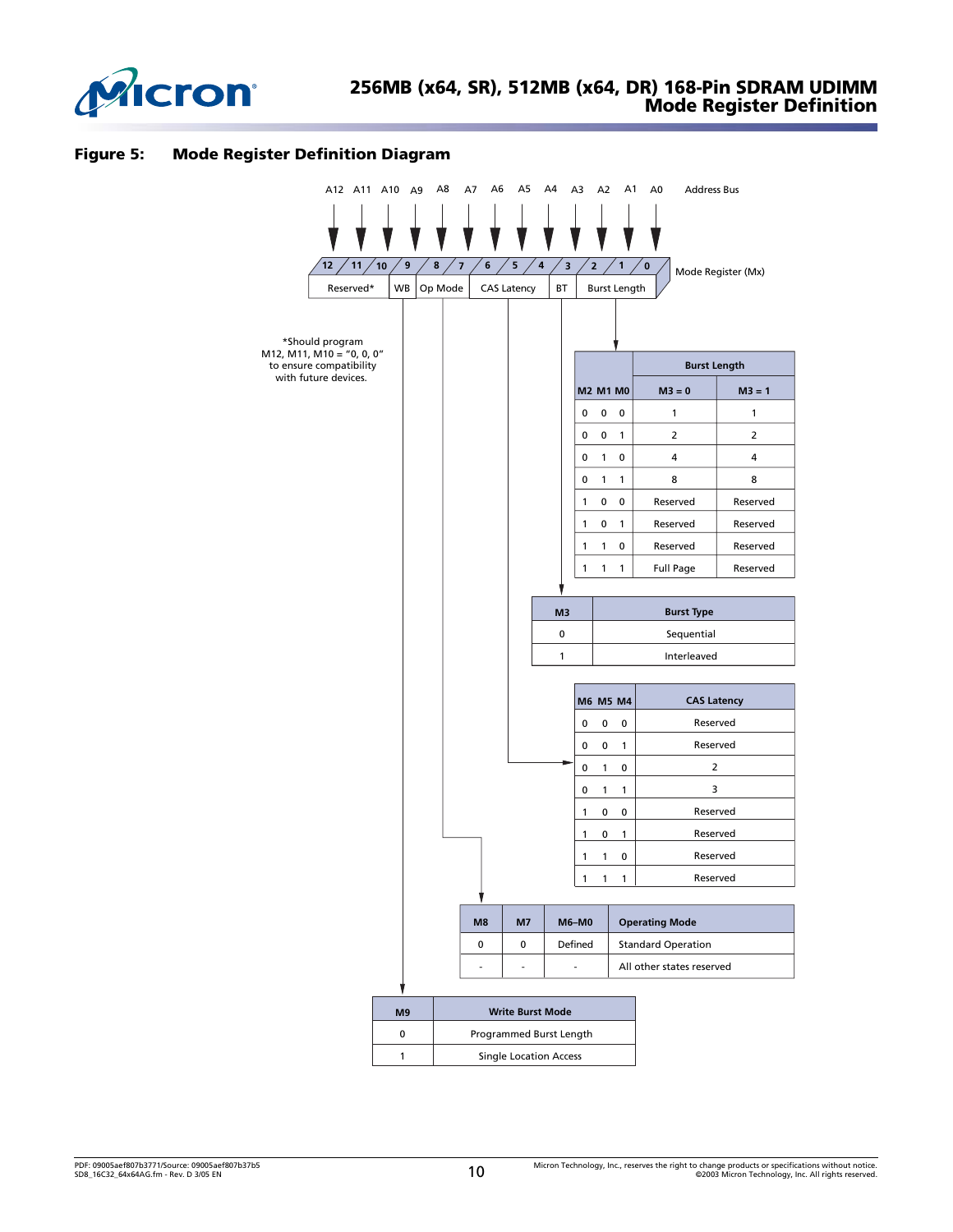

#### <span id="page-10-0"></span>**Table 7: Burst Definitions**

|                         |             | <b>Starting Column</b>               |                | <b>Order of Accesses Within a Burst</b>            |                                 |  |  |  |
|-------------------------|-------------|--------------------------------------|----------------|----------------------------------------------------|---------------------------------|--|--|--|
| <b>Burst Length</b>     |             | <b>Address</b>                       |                | <b>Type = Sequential</b>                           | <b>Type = Interleaved</b>       |  |  |  |
|                         |             |                                      | A <sub>0</sub> |                                                    |                                 |  |  |  |
| $\overline{2}$          |             |                                      | $\mathbf{0}$   | $0 - 1$                                            | $0 - 1$                         |  |  |  |
|                         |             |                                      | 1              | $1 - 0$                                            | $1 - 0$                         |  |  |  |
|                         |             | A1                                   | A <sub>0</sub> |                                                    |                                 |  |  |  |
|                         |             | $\mathbf 0$                          | $\mathbf{0}$   | $0 - 1 - 2 - 3$                                    | $0 - 1 - 2 - 3$                 |  |  |  |
| 4                       | 0<br>1      |                                      |                | $1 - 2 - 3 - 0$                                    | $1 - 0 - 3 - 2$                 |  |  |  |
|                         | 1           |                                      | $\mathbf 0$    | $2 - 3 - 0 - 1$                                    | $2 - 3 - 0 - 1$                 |  |  |  |
|                         |             | 1                                    | 1              | $3-0-1-2$                                          | $3 - 2 - 1 - 0$                 |  |  |  |
|                         | A2          | A1                                   | A <sub>0</sub> |                                                    |                                 |  |  |  |
|                         | 0           | $\mathbf{0}$                         | $\mathbf 0$    | $0 - 1 - 2 - 3 - 4 - 5 - 6 - 7$                    | $0 - 1 - 2 - 3 - 4 - 5 - 6 - 7$ |  |  |  |
|                         | 0           | $\mathbf{0}$                         | 1              | $1 - 2 - 3 - 4 - 5 - 6 - 7 - 0$                    | $1 - 0 - 3 - 2 - 5 - 4 - 7 - 6$ |  |  |  |
|                         | 0           | 1                                    | $\mathbf{0}$   | $2 - 3 - 4 - 5 - 6 - 7 - 0 - 1$                    | $2 - 3 - 0 - 1 - 6 - 7 - 4 - 5$ |  |  |  |
| 8                       | $\mathbf 0$ | 1                                    | 1              | $3-4-5-6-7-0-1-2$                                  | $3 - 2 - 1 - 0 - 7 - 6 - 5 - 4$ |  |  |  |
|                         | 1           | $\Omega$                             | $\Omega$       | $4 - 5 - 6 - 7 - 0 - 1 - 2 - 3$                    | $4 - 5 - 6 - 7 - 0 - 1 - 2 - 3$ |  |  |  |
|                         | 1           | 0                                    | 1              | $5 - 6 - 7 - 0 - 1 - 2 - 3 - 4$                    | $5 - 4 - 7 - 6 - 1 - 0 - 3 - 2$ |  |  |  |
|                         | 1           | 1                                    | $\mathbf 0$    | $6 - 7 - 0 - 1 - 2 - 3 - 4 - 5$                    | $6 - 7 - 4 - 5 - 2 - 3 - 0 - 1$ |  |  |  |
|                         | 1           | 1                                    | 1              | $7 - 0 - 1 - 2 - 3 - 4 - 5 - 6$                    | $7 - 6 - 5 - 4 - 3 - 2 - 1 - 0$ |  |  |  |
| <b>Full Page</b><br>(y) |             | $n = A0 - A9$<br>(location $0 - y$ ) |                | Cn, $Cn+1$ , $Cn+2$ $Cn+3$ ,<br>$Cn+4$<br>Cn-1, Cn | Not Supported                   |  |  |  |

Notes: 1. For full-page accesses:  $y = 1,024$ 

- 2. For a burst length of two, A1–A9 select the block of two burst; A0 selects the starting column within the block.
- 3. For a burst length of four, A2–A9 select the block of four burst; A0–A1 select the starting column within the block.
- 4. For a burst length of eight, A3–A9 select the block of eight burst; A0–A2 select the starting column within the block.
- 5. For a full-page burst, the full row is selected and A0–A9 select the starting column.
- 6. Whenever a boundary of the block is reached within a given sequence above, the following access wraps within the block.
- 7. For a burst length of one, A0–A9 select the unique column to be accessed, and Mode Register bit M3 is ignored. For a full-page burst, the full row is selected and A0–A8 select the starting column.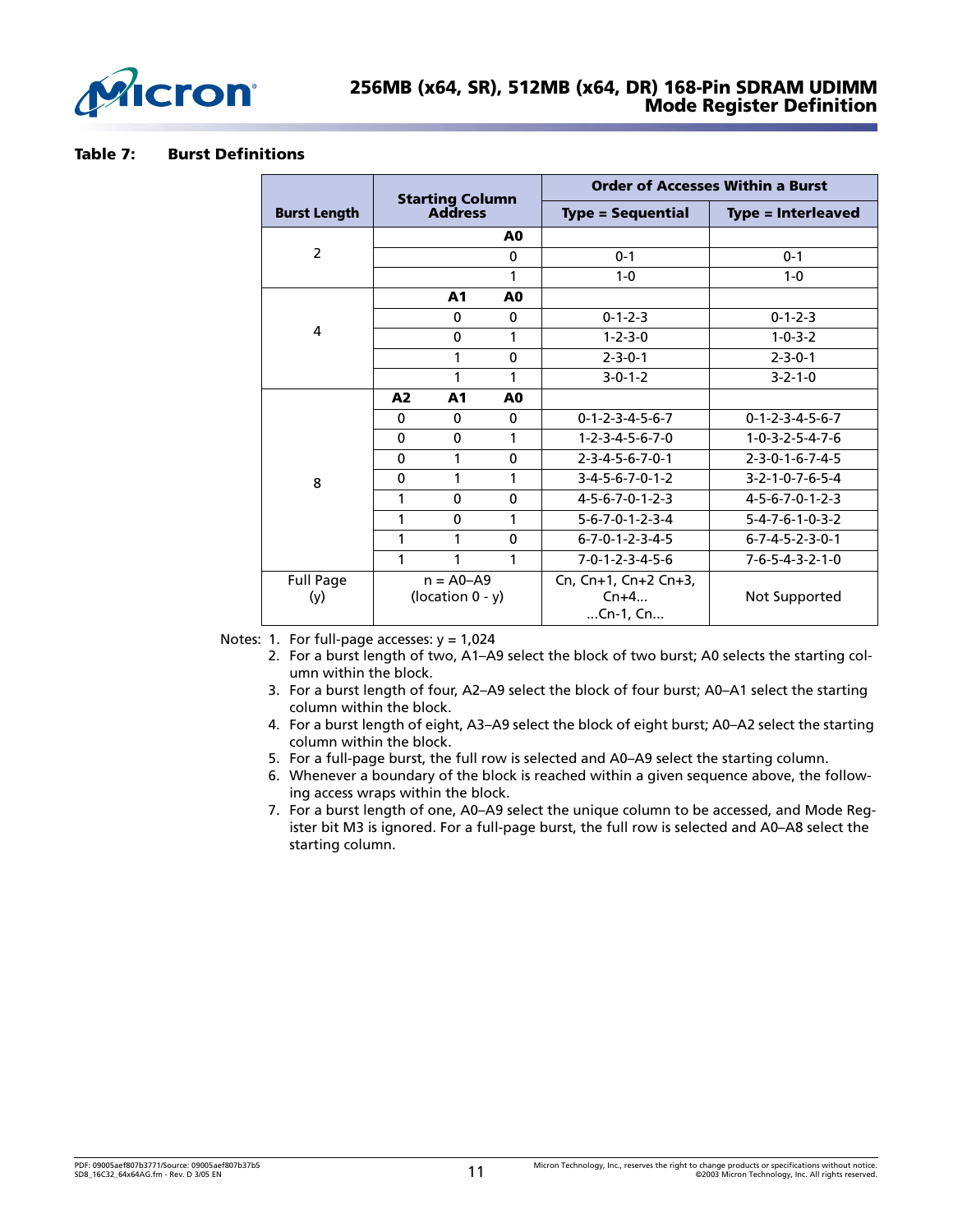

#### <span id="page-11-0"></span>**Figure 6: CAS Latency Diagram**



### **Burst Type**

Accesses within a given burst may be programmed to be either sequential or interleaved; this is referred to as the burst type and is selected via bit M3.

The ordering of the accesses within a burst is determined by the burst length, the burst type, and the starting column adress, as shown in [Table 7, Burst Definitions,](#page-10-0) .

# **CAS Latency**

The CAS latency is the delay, in clock cycles, between the registration of a READ command and the availability of the first piece of output data. The latency can be set to two or three clocks.

If a READ command is registered at clock edge *n*, and the latency is *m* clocks, the data will be available by clock edge  $n + m$ . The DQs will start driving as a result of the clock edge one cycle earlier  $(n + m - 1)$ , and provided that the relevant access times are met, the data will be valid by clock edge  $n + m$ . For example, assuming that the clock cycle time is such that all relevant access times are met, if a READ command is registered at T0 and the latency is programmed to two clocks, the DQs will start driving after T1 and the data will be valid by T2, as shown in [Figure 6, CAS Latency Diagram.](#page-11-0) [Table 8, CAS](#page-12-0)  [Latency Table,](#page-12-0) indicates the operating frequencies at which each CAS latency setting can be used.

Reserved states should not be used as unknown operation or incompatibility with future versions may result.

# **Operating Mode**

The normal operating mode is selected by setting M7 and M8 to zero; the other combinations of values for M7 and M8 are reserved for future use and/or test modes. The programmed burst length applies to both READ and WRITE bursts.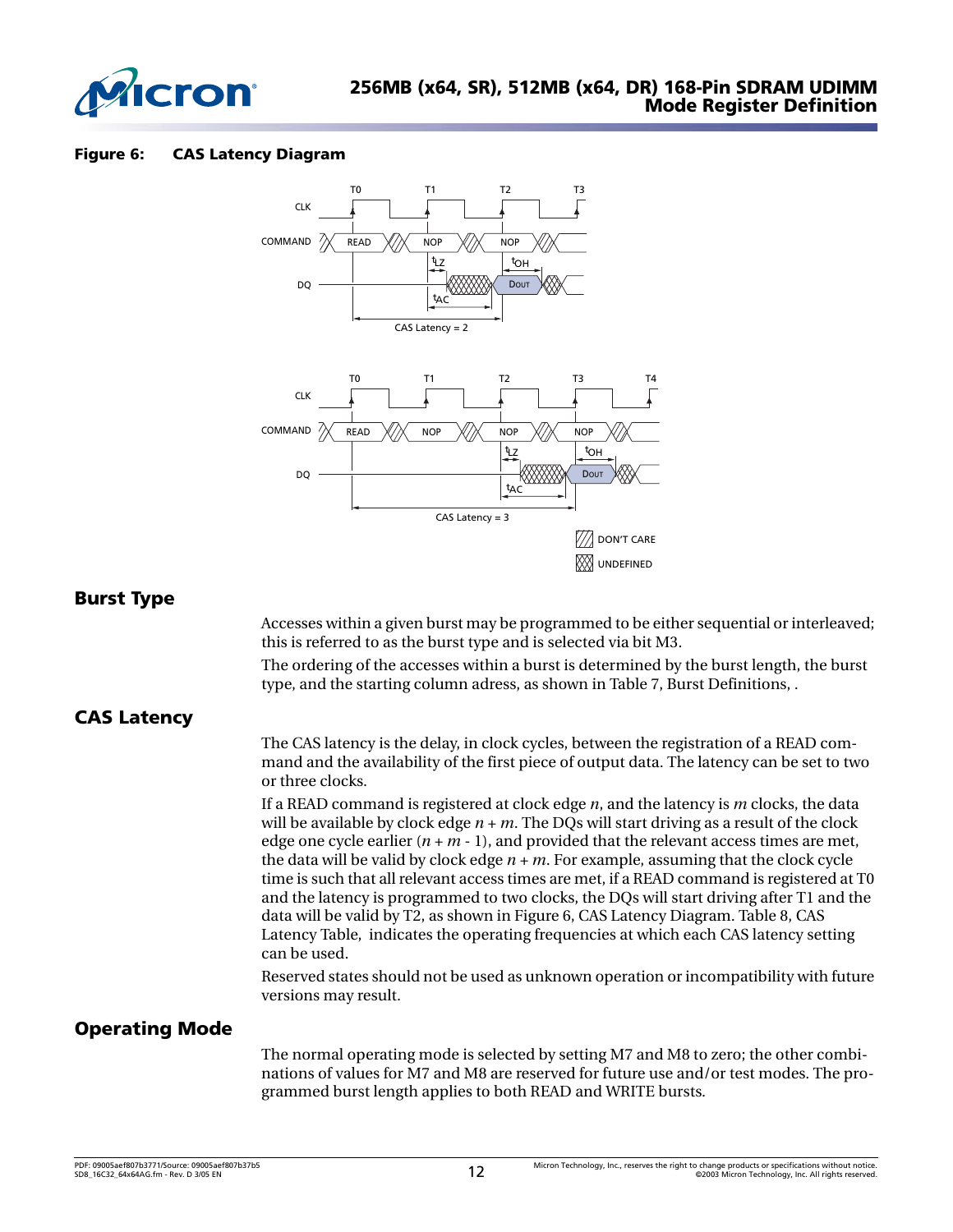

Test modes and reserved states should not be used because unknown operation or incompatibility with future versions may result.

### **Write Burst Mode**

When  $M9 = 0$ , the burst length programmed via M0–M2 applies to both READ and WRITE bursts; when  $M9 = 1$ , the programmed burst length applies to READ bursts, but write accesses are single-location (nonburst) accesses.

### <span id="page-12-0"></span>**Table 8: CAS Latency Table**

|              | <b>Allowable Operating Clock Frequency (MHz)</b> |                   |  |  |  |  |  |
|--------------|--------------------------------------------------|-------------------|--|--|--|--|--|
| <b>Speed</b> | $CAS$ Latency = 2                                | $CAS$ Latency = 3 |  |  |  |  |  |
| $-13E$       | $\leq$ 133                                       | $\leq 143$        |  |  |  |  |  |
| $-133$       | $\leq 100$                                       | $\leq$ 133        |  |  |  |  |  |
| $-10E$       | < 100                                            | NΑ                |  |  |  |  |  |

# **Commands**

The Truth Table provides a quick reference of available commands. This is followed by written description of each command. For a more detailed descrip-tion of commands and operations, refer to the 256Mb SDRAM component data sheet.

### **Table 9: Truth Table – SDRAM Commands and DQMB Operation**

CKE is HIGH for all commands shown except SELF REFRESH; notes appear following the Truth Table

| <b>Name (Function)</b>                                    | CS# |   | <b>RAS# CAS#</b> | WE# | <b>DOMB</b> | <b>ADDR</b> | DO     | <b>Notes</b>   |
|-----------------------------------------------------------|-----|---|------------------|-----|-------------|-------------|--------|----------------|
| <b>COMMAND INHIBIT (NOP)</b>                              | н   | x | x                | X   | x           | X           | X      |                |
| NO OPERATION (NOP)                                        | L   | н | н                | н   | X           | x           | X      |                |
| ACTIVE (Select bank and activate row)                     | L   |   | н                | н   | x           | Bank/Row    | X      |                |
| READ (Select bank and column, and start READ burst)       | L   | н |                  | н   | L/H         | Bank/Col    | X      | 2              |
| WRITE (Select bank and column, and start WRITE burst)     | L   | н |                  |     | L/H         | Bank/Col    | Valid  | $\overline{2}$ |
| <b>BURST TERMINATE</b>                                    |     | н | н                |     | X           | x           | Active |                |
| PRECHARGE (Deactivate row in bank or banks)               | L   |   | н                |     | X           | Code        | X      | 3              |
| AUTO REFRESH or SELF REFRESH<br>(Enter self refresh mode) | L   |   |                  | н   | X           | X           | X      | 4, 5           |
| <b>LOAD MODE REGISTER</b>                                 |     |   |                  |     | X           | Op-code     | X      | 6              |
| Write Enable/Output Enable                                |     |   |                  |     |             |             | Active | 7              |
| Write Inhibit/Output High-Z                               |     |   |                  |     | н           |             | High-Z |                |

Notes: 1. A0–A12 provide row address; BA0–BA1 determine which device bank is made active.

- 2. A0–A9 provide column address; A10 HIGH enables the auto-precharge feature (nonpersistent), while A10 LOW disables the auto-precharge feature; BA0-BA1 determine which device bank is being read from or written to.
- 3. A10 LOW: BA0–BA1 determine which device bank is being precharged. A10 HIGH: all device banks are precharged and BA0, BA1 are "Don't Care."
- 4. This command is AUTO REFRESH if CKE is HIGH, SELF REFRESH if CKE is LOW.
- 5. Internal refresh counter controls row addressing; all inputs and I/Os are "Don't Care" except for CKE.
- <span id="page-12-1"></span>6. A0–A11 define the op-code written to the mode register and A12 should be driven LOW.
- 7. Activates or deactivates the DQs during WRITEs (zero-clock delay) and READs (two-clock delay).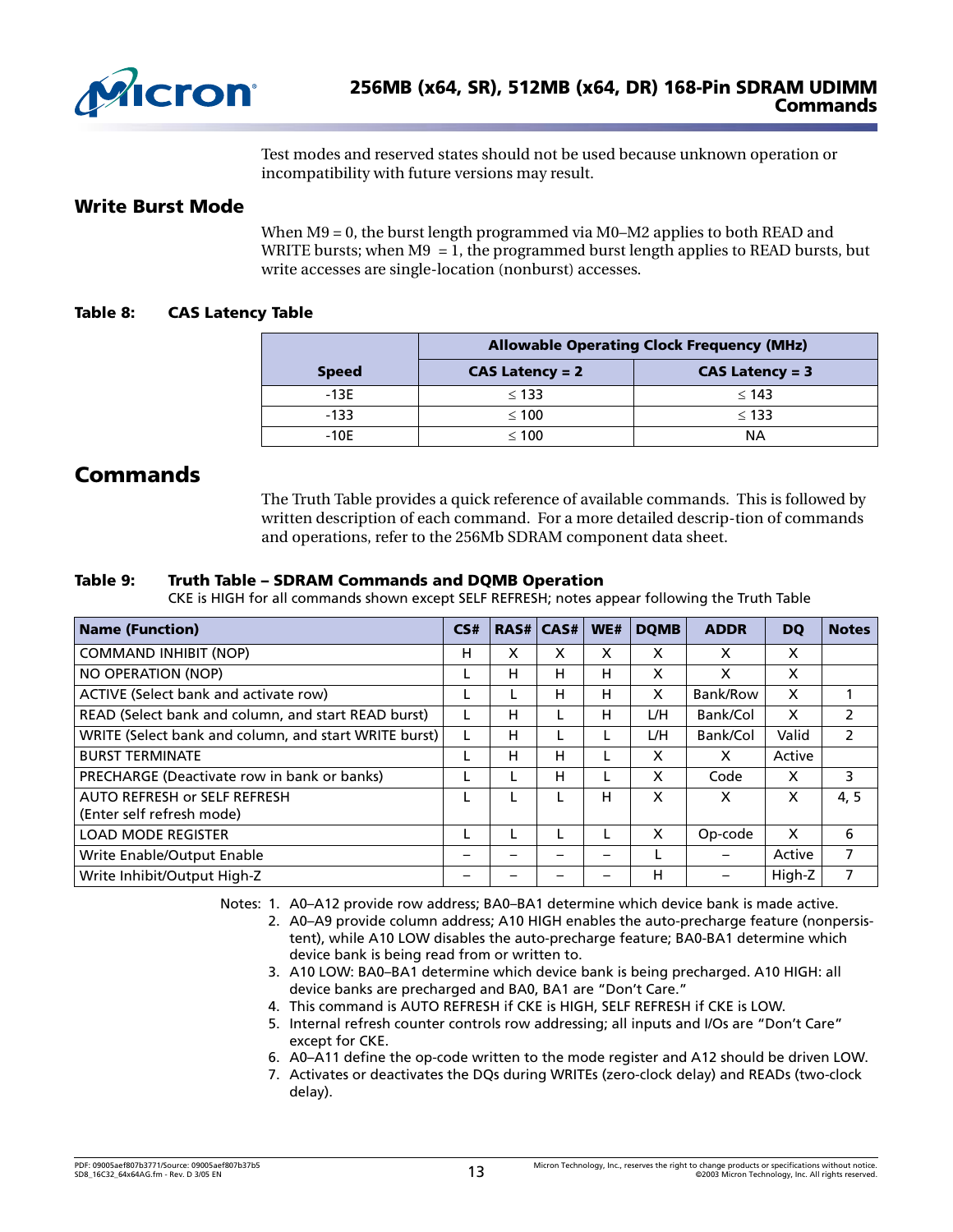

# **Electrical Specifications**

Stresses greater than those listed may cause permanent damage to the device. This is a stress rating only, and functional operation of the device at these or any other conditions above those indicated in the operational sections of this specification is not implied. Exposure to absolute maximum rating conditions for extended periods may affect reliability.

### **Table 10: Absolute Maximum Ratings**

| <b>Parameter</b>                                 | <b>MIN</b> | <b>MAX</b> | <b>Units</b> |
|--------------------------------------------------|------------|------------|--------------|
| Voltage on VDD, VDDQ Supply Relative to Vss      | -1         | $+4.6$     | v            |
| Voltage on Inputs NC or I/O Pins Relative to Vss | -1         | $+4.6$     |              |
| <b>Operating Temperature</b>                     |            |            |              |
| $T_A$ (Commercial)                               | 0          | $+65$      | °⊂           |
| $T_{\Delta}$ (Industrial)                        | $-40$      | $+85$      | °C           |
| Storage Temperature (plastic)                    | -55        | $+150$     | ۰            |

### **Table 11: DC Electrical Characteristics and Operating Conditions – 256MB Module**

Notes: 1, 5, 6; notes appear on page 19; VDD, VDDQ =  $+3.3V \pm 0.3V$ 

| <b>Parameter/Condition</b>                                                    |                                           | <b>Symbol</b> | <b>MIN</b>  | <b>MAX</b> | <b>Units</b> | <b>Notes</b> |
|-------------------------------------------------------------------------------|-------------------------------------------|---------------|-------------|------------|--------------|--------------|
| SUPPLY VOLTAGE                                                                | VDD, VDDQ                                 | 3             | 3.6         | v          |              |              |
| INPUT HIGH VOLTAGE: Logic 1; All inputs                                       | <b>VIH</b>                                | $\mathcal{P}$ | $VDD + 0.3$ | v          | 22           |              |
| INPUT LOW VOLTAGE: Logic 0; All inputs                                        | Vil                                       | $-0.3$        | 0.8         | v          | 22           |              |
| <b>INPUT LEAKAGE CURRENT:</b><br>Any input $0V \leq V$ IN $\leq V$ DD         | <b>Command and Address</b><br>Inputs, CKE | lı.           | -40         | 40         | μA           | 33           |
| (All other pins not under test = $0V$ )                                       | CK. S#                                    |               | $-20$       | 20         | μA           |              |
|                                                                               | DQ, DQMB                                  |               | -5          | 5          | μA           |              |
| OUTPUT LEAKAGE CURRENT: DQ pins are disabled;<br>$0V \leq V$ OUT $\leq V$ DDO |                                           | loz           | -5          | 5          | μA           | 33           |
| <b>OUTPUT LEVELS:</b>                                                         |                                           | <b>VOH</b>    | 2.4         |            | V            |              |
| Output High Voltage (IOUT = -4mA)<br>Output Low Voltage (IOUT = 4mA)          |                                           | Vol           |             | 0.4        | v            |              |

### **Table 12: DC Electrical Characteristics and Operating Conditions – 512MB Module**

Notes: 1, 5, 6; notes appear on page 19; VDD, VDDQ =  $+3.3V \pm 0.3V$ 

| <b>Parameter/Condition</b>                                                           |                                           |        |             | <b>MAX</b> | <b>Units</b> | <b>Notes</b> |
|--------------------------------------------------------------------------------------|-------------------------------------------|--------|-------------|------------|--------------|--------------|
| SUPPLY VOLTAGE                                                                       | VDD, VDDQ                                 | 3      | 3.6         | v          |              |              |
| INPUT HIGH VOLTAGE: Logic 1; All inputs                                              | <b>VIH</b>                                | 2      | $VDD + 0.3$ | v          | 22           |              |
| INPUT LOW VOLTAGE: Logic 0; All inputs                                               | Vil                                       | $-0.3$ | 0.8         | v          | 22           |              |
| <b>INPUT LEAKAGE CURRENT:</b><br>Any input $0V \leq V$ IN $\leq V$ DD                | <b>Command and Address</b><br>Inputs, CKE | Iı     | -80         | 80         | μA           | 33           |
| (All other pins not under test = $0V$ )<br>CK. S#                                    |                                           |        | $-20$       | 20         | μA           |              |
|                                                                                      | DQ, DQMB                                  |        | $-10$       | 10         | μA           |              |
| <b>OUTPUT LEAKAGE CURRENT: DO pins are disabled:</b><br>$0V \leq V$ OUT $\leq V$ DDO | loz                                       | $-10$  | 10          | μA         | 33           |              |
| <b>OUTPUT LEVELS:</b>                                                                | <b>VOH</b>                                | 2.4    |             | v          |              |              |
| Output High Voltage (IOUT = -4mA)<br>Output Low Voltage (IOUT = 4mA)                 |                                           | Vol    |             | 0.4        | $\mathsf{V}$ |              |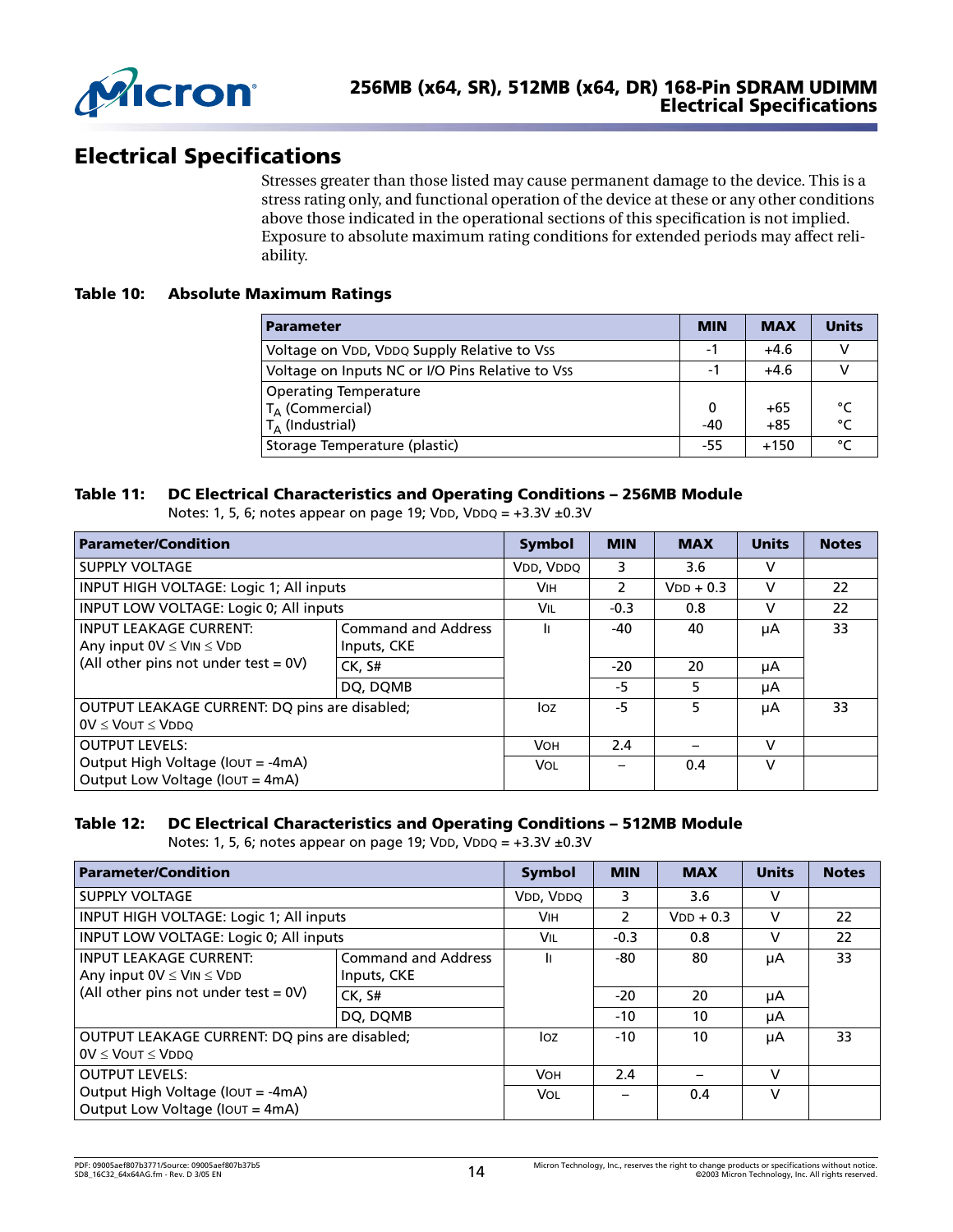

### **Table 13: IDD Specifications and Conditions – 256MB**

Notes: 1, 5, 6, 11, 13; notes appear on page 19; VDD, VDDQ = +3.3v ±0.3v; SDRAM component values only

|                                                                                                                                      |                                                           |                   | <b>MAX</b> |        |              |                  |                   |
|--------------------------------------------------------------------------------------------------------------------------------------|-----------------------------------------------------------|-------------------|------------|--------|--------------|------------------|-------------------|
| <b>Parameter/Condition</b>                                                                                                           | <b>Symbol</b>                                             | $-13E$            | $-133$     | $-10E$ | <b>Units</b> | <b>Notes</b>     |                   |
| OPERATING CURRENT: Active Mode; Burst = 2; READ or WRITE;<br>${}^{\text{t}}$ RC = ${}^{\text{t}}$ RC (MIN)                           | IDD1                                                      | 1.080             | 1,080      | 1,080  | mA           | 3, 18, 19,<br>22 |                   |
| STANDBY CURRENT: Power-Down Mode; All device device<br>banks idle: $CKE = LOW$                                                       | IDD2                                                      | 16                | 16         | 16     | mA           | 22               |                   |
| STANDBY CURRENT: Active Mode; CKE = HIGH; CS# = HIGH; All<br>device banks active after <sup>t</sup> RCD met; No accesses in progress | IDD3                                                      | 320               | 320        | 320    | mA           | 3, 12,<br>19, 22 |                   |
| OPERATING CURRENT: Burst Mode; Continuous burst; READ or<br>WRITE; All device banks active                                           |                                                           | IDD4              | 1.080      | 1.080  | 1,080        | mA               | 3, 18,<br>19, 22  |
| <b>AUTO REFRESH CURRENT</b>                                                                                                          | $\overline{{}^{\text{t}}$ RFC = ${}^{\text{t}}$ RFC (MIN) | IDD5              | 2,280      | 2,160  | 2,160        | mA               | 3, 12             |
| $CKE = HIGH$ : $CS# = HIGH$                                                                                                          | $^{\text{t}}$ RFC = 7.8125us                              | IDD6              | 28         | 28     | 28           | mA               | 18, 19,<br>22, 30 |
| SELF REFRESH CURRENT: $CKE \leq 0.2V$                                                                                                |                                                           | I <sub>DD</sub> 7 | 20         | 20     | 20           | mA               | 4                 |

#### **Table 14: IDD Specifications and Conditions – 512MB**

Notes: 1, 6, 11, 13; notes appear on page 19; VDD, VDDQ = +3.3V ±0.3V; SDRAM component values only

|                                                                                                                                      |                                                 |                          | <b>MAX</b> |        |              |                  |                   |
|--------------------------------------------------------------------------------------------------------------------------------------|-------------------------------------------------|--------------------------|------------|--------|--------------|------------------|-------------------|
| <b>Parameter/Condition</b>                                                                                                           | <b>Symbol</b>                                   | $-13E$                   | $-133$     | $-10E$ | <b>Units</b> | <b>Notes</b>     |                   |
| OPERATING CURRENT: Active Mode; Burst = 2; READ or WRITE;<br>${}^{\text{t}}$ RC = ${}^{\text{t}}$ RC (MIN)                           | IDD1 <sup>a</sup>                               | 1,096                    | 1,016      | 1,016  | mA           | 3, 18, 19,<br>22 |                   |
| STANDBY CURRENT: Power-Down Mode; All device device<br>banks idle; $CKE = LOW$                                                       | $\text{IDD2}^{\text{b}}$                        | 32                       | 32         | 32     | mA           | 22               |                   |
| STANDBY CURRENT: Active Mode; CKE = HIGH; CS# = HIGH; All<br>device banks active after <sup>t</sup> RCD met; No accesses in progress |                                                 | InB <sup>a</sup>         | 336        | 336    | 336          | mA               | 3, 12,<br>19, 22  |
| OPERATING CURRENT: Burst Mode; Continuous burst; READ or<br>WRITE; All device banks active                                           |                                                 | IDD4 <sup>a</sup>        | 1.096      | 1,096  | 1.096        | mA               | 3, 18,<br>19, 22  |
| <b>AUTO REFRESH CURRENT</b>                                                                                                          | ${}^{\text{t}}$ RFC = ${}^{\text{t}}$ RFC (MIN) | IDD5 <sup>b</sup>        | 4.560      | 4,320  | 4,320        | mA               | 3, 12             |
| $CKE = HIGH$ : $CS# = HIGH$                                                                                                          | $^{\text{t}}$ RFC = 7.8125us                    | IDD6 <sup>b</sup>        | 56         | 56     | 56           | mA               | 18, 19,<br>22, 30 |
| SELF REFRESH CURRENT: $CKE \leq 0.2V$                                                                                                |                                                 | $\text{IDD7}^{\text{D}}$ | 40         | 40     | 40           | mA               | 4                 |

a - Value calculated as one module bank in this condition, and all other module banks in power-down mode (IDD2).

b - Value calculated reflects all module banks in this condition.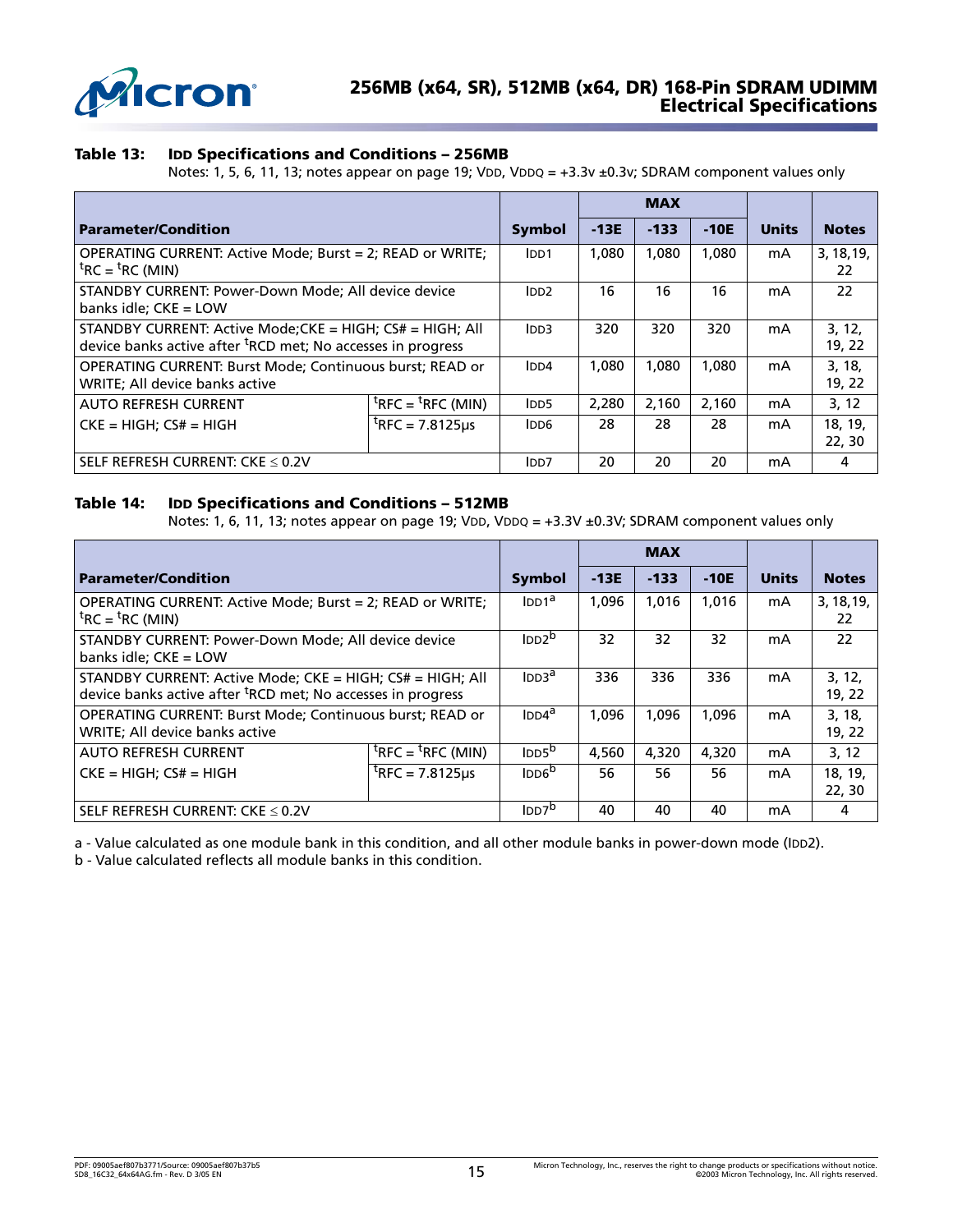

### **Table 15: Capacitance – 256MB** .

Note 2; notes appear on page 19

| <b>Parameter</b>                       | <b>Symbol</b>   | <b>MIN</b> | <b>MAX</b> | <b>Units</b> |
|----------------------------------------|-----------------|------------|------------|--------------|
| Input Capacitance: Address and Command | C <sub>11</sub> | 22.5       | 34.2       | pF           |
| Input Capacitance: CK0                 | C <sub>12</sub> | 12.5       | 17.5       | pF           |
| Input Capacitance: CK2                 | C <sub>12</sub> | 13.3       | 17.3       | pF           |
| Input Capacitance: S0#                 | C <sub>13</sub> | 12.5       | 19         | pF           |
| Input Capacitance: S2#                 | C <sub>13</sub> | 10         | 15.2       | рF           |
| Input Capacitance: CKE                 | C <sub>14</sub> | 22.5       | 34.2       | рF           |
| Input Capacitance: DQMB0, 2-4, 6, 7    | C <sub>15</sub> | 2.5        | 3.8        | pF           |
| Input Capacitance: DQMB1               | C <sub>16</sub> | 5          | 7.6        | pF           |
| Input/Output Capacitance: DQ, CB       | Cio             | 4          | 6          | pF           |

### **Table 16: Capacitance – 512MB**

Note 2; notes appear on page 19

| <b>Parameter</b>                       | <b>Symbol</b>         | <b>MIN</b> | <b>MAX</b> | <b>Units</b> |
|----------------------------------------|-----------------------|------------|------------|--------------|
| Input Capacitance: Address and Command | C <sub>11</sub>       | 45         | 68.4       | pF           |
| Input Capacitance: CK0                 | C <sub>12</sub>       | 12.5       | 17.5       | pF           |
| Input Capacitance: CK2                 | C <sub>12</sub>       | 13.3       | 17.3       | pF           |
| Input Capacitance: S0#                 | C <sub>13</sub>       | 12.5       | 19         | pF           |
| Input Capacitance: S2#                 | C <sub>13</sub>       | 10         | 15.2       | pF           |
| Input Capacitance: CKE                 | C <sub>14</sub>       | 22.5       | 34.2       | pF           |
| Input Capacitance: DQMB0, 2-4, 6, 7    | C <sub>15</sub>       |            | 7.6        | pF           |
| Input Capacitance: DQMB1               | C <sub>16</sub>       | 7.5        | 11.4       | рF           |
| Input/Output Capacitance: DQ, CB       | <b>C<sub>IO</sub></b> | 8          | 12         | pF           |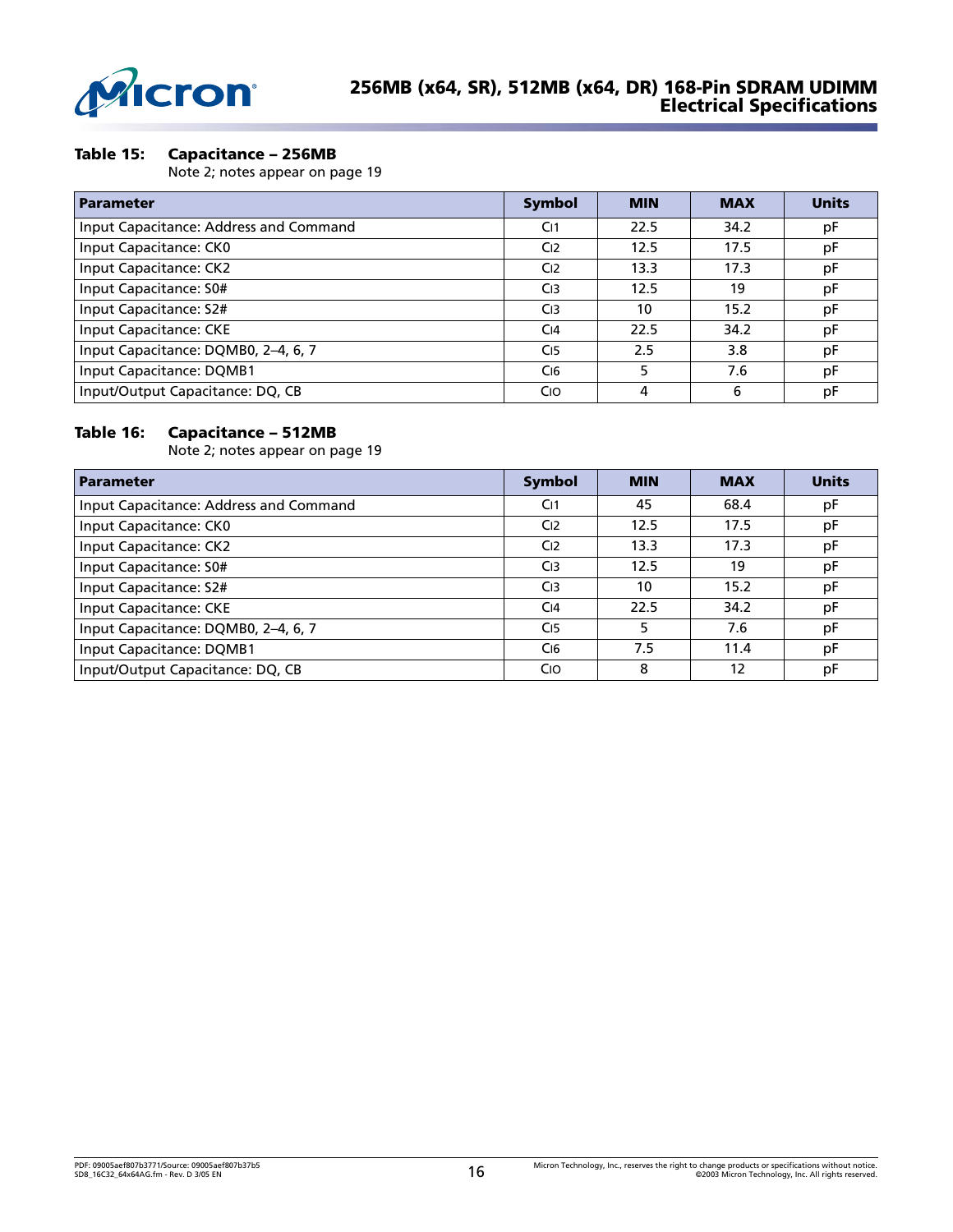

### **Table 17: Electrical Characteristics and Recommended AC Operating Conditions**

Notes: 5, 6, 8, 9, 11, 22; notes appear on page 19

Module AC timing parameters comply with PC100 and PC133 Design Specs, based on component parameters

| <b>AC Characteristics</b>                 |          |                                 | $-13E$         |            |                       | $-133$           |                | $-10E$     |              |                |
|-------------------------------------------|----------|---------------------------------|----------------|------------|-----------------------|------------------|----------------|------------|--------------|----------------|
| Parameter                                 |          | <b>Symbol</b>                   | <b>MIN</b>     | <b>MAX</b> | <b>MIN</b>            | <b>MAX</b>       | <b>MIN</b>     | <b>MAX</b> | <b>Units</b> | <b>Notes</b>   |
| Access timefrom CLK (pos.edge)            | $CL=3$   | $t$ AC(3)                       |                | 5.4        |                       | 5.4              |                | 6          | ns           | 27             |
|                                           | $CL=2$   | $\overline{t_{AC(2)}}$          |                | 5.4        |                       | 6                |                | 6          | ns           |                |
| Address hold time                         |          | $t$ AH                          | 0.8            |            | 0.8                   |                  | 1              |            | ns           |                |
| Address setup time                        |          | $t_{AS}$                        | 1.5            |            | 1.5                   |                  | $\overline{2}$ |            | ns           |                |
| CLK high-level width                      |          | $^{\rm t}$ CH                   | 2.5            |            | 2.5                   |                  | 3              |            | ns           |                |
| CLK low-level width                       |          | tCL                             | 2.5            |            | 2.5                   |                  | 3              |            | ns           |                |
| Clock cycle time                          | $CL=3$   | ${}^t$ CK(3)                    | $\overline{7}$ |            | 7.5                   |                  | 8              |            | ns           | 23             |
|                                           | $CL = 2$ | $\overline{{}^{\sf t}}$ CK(2)   | 7.5            |            | 10                    |                  | 10             |            | ns           | 23             |
| <b>CKE</b> hold time                      |          | $t$ CKH                         | 0.8            |            | 0.8                   |                  | $\mathbf{1}$   |            | ns           |                |
| <b>CKE</b> setup time                     |          | $t$ CKS                         | 1.5            |            | 1.5                   |                  | $\overline{2}$ |            | ns           |                |
| CS#, RAS#, CAS#, WE#, DQM hold time       |          | $t$ CMH                         | 0.8            |            | 0.8                   |                  | 1              |            | ns           |                |
| CS#, RAS#, CAS#, WE#, DQM setup time      |          | <sup>t</sup> CMS                | 1.5            |            | 1.5                   |                  | $\overline{2}$ |            | ns           |                |
| Data-in hold time                         |          | $t_{\text{DH}}$                 | 0.8            |            | 0.8                   |                  | 1              |            | ns           |                |
| Data-in setup time                        |          | $t_{DS}$                        | 1.5            |            | 1.5                   |                  | $\overline{2}$ |            | ns           |                |
| Data-out high-impedance time              | $CL = 3$ | $t$ HZ(3)                       |                | 5.4        |                       | 5.4              |                | 6          | ns           | 10             |
|                                           | $CL = 2$ | $\overline{t}$ HZ(2)            |                | 5.4        |                       | 6                |                | 6          | ns           | 10             |
| Data-out low-impedance time               |          | $t_{LZ}$                        | 1              |            | 1                     |                  | 1              |            | ns           |                |
| Data-out hold time (load)                 |          | $^{\rm t}$ OH                   | 3              |            | $\overline{3}$        |                  | 3              |            | ns           |                |
| Data-out hold time (no load)              |          | $\overline{^t}$ OH <sub>N</sub> | 1.8            |            | 1.8                   |                  | 1.8            |            | ns           | 28             |
| <b>ACTIVE to PRECHARGE command</b>        |          | <sup>t</sup> RAS                | 37             | 120,000    | 44                    | 120,000          | 50             | 120,000    | ns           | 31             |
| ACTIVE to ACTIVE command period           |          | ${}^{\text{t}}$ RC              | 60             |            | 66                    |                  | 70             |            | ns           |                |
| ACTIVE to READ or WRITE delay             |          | <sup>t</sup> RCD                | 15             |            | 20                    |                  | 20             |            | ns           |                |
| Refresh period (8,192 rows)               |          | ${}^{\text{t}}$ REF             |                | 64         |                       | 64               |                | 64         | ms           |                |
| <b>AUTOREFRESH period</b>                 |          | $^{\sf t}$ RFC                  | 66             |            | 66                    |                  | 70             |            | ns           |                |
| PRECHARGE command period                  |          | ${}^{\text{t}}$ RP              | 15             |            | 20                    |                  | 20             |            | ns           |                |
| ACTIVE bank a to ACTIVE bank b<br>command |          | <sup>t</sup> RRD                | 14             |            | 15                    |                  | 20             |            | ns           |                |
| <b>Transition time</b>                    |          | $^{\rm t}$ T                    | 0.3            | 1.2        | 0.3                   | $\overline{1.2}$ | 0.3            | 1.2        | ns           | $\overline{7}$ |
| <b>WRITE recovery time</b>                |          | twr                             | 1 CLK          |            | 1 CLK                 |                  | 1 CLK          |            | ns           | 24             |
|                                           |          |                                 | $+7ns$         |            | $+7.5$ ns             |                  | $+7ns$         |            |              |                |
| Exit SELF REFRESH to ACTIVE command       |          | $t_{\mathsf{XSR}}$              | 14<br>67       |            | 15<br>$\overline{75}$ |                  | 15<br>80       |            | ns<br>ns     | 25<br>20       |
|                                           |          |                                 |                |            |                       |                  |                |            |              |                |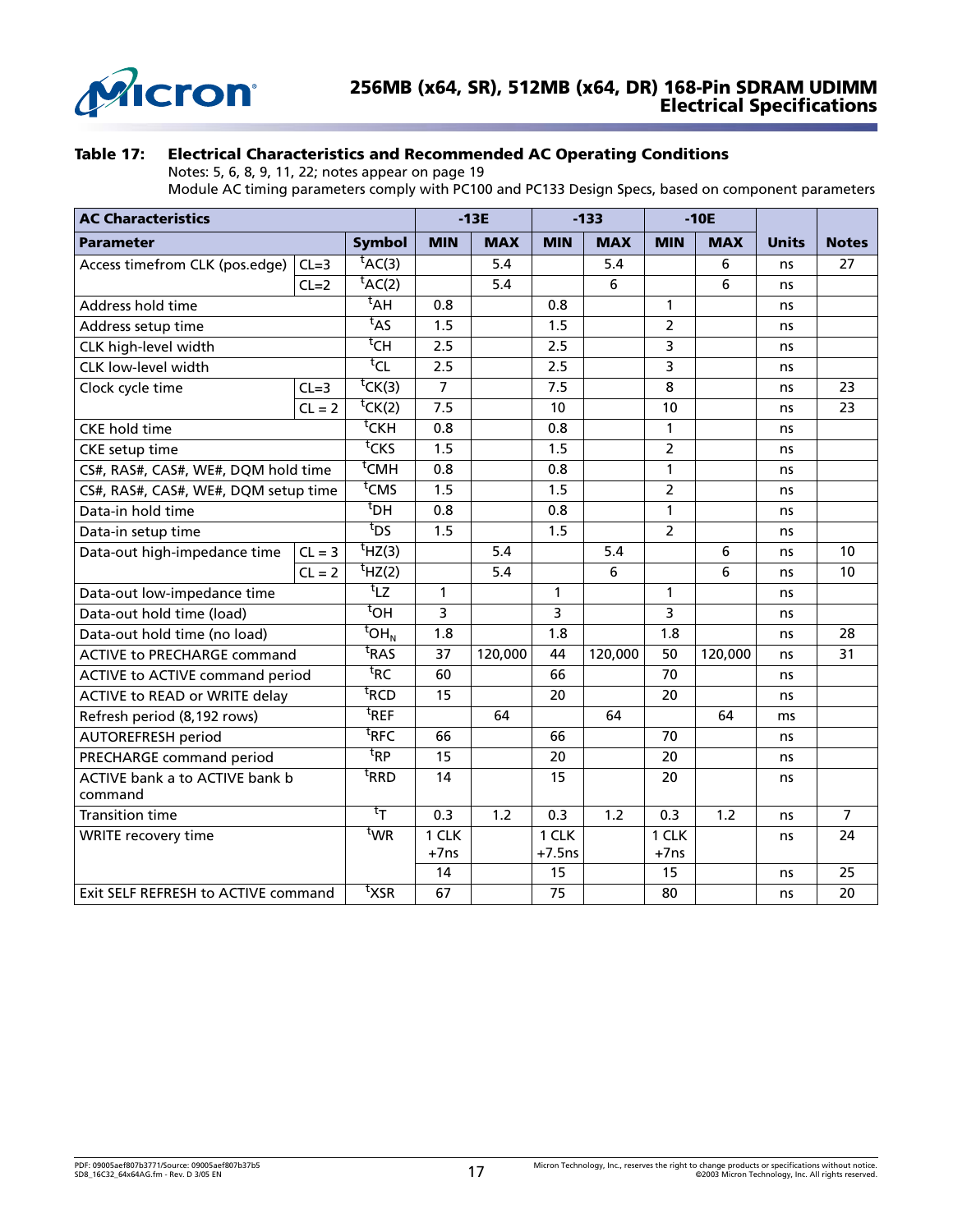

# **Table 18: AC Functional Characteristics** .

Notes: 5, 6, 7, 8, 9, 11, 22; notes appear on page 19

| <b>Parameter</b>                                      | <b>Symbol</b>    | $-13E$              | $-133$         | $-10E$         | <b>Units</b>       | <b>Notes</b>       |        |
|-------------------------------------------------------|------------------|---------------------|----------------|----------------|--------------------|--------------------|--------|
| READ/WRITE command to READ/WRITE command              |                  | tCCD                |                |                |                    | ${}^{\text{t}}$ CK | 17     |
| CKE to clock disable or power-down entry mode         |                  | tcked               |                |                |                    | tck                | 14     |
| CKE to clock enable or power-down exit setup mode     |                  | <sup>t</sup> PED    |                |                |                    | <sup>t</sup> CK    | 14     |
| DQM to input data delay                               |                  | <sup>t</sup> DQD    | 0              | 0              | 0                  | tck                | 17     |
| DQM to data mask during WRITEs                        |                  | <sup>t</sup> DQM    | 0              | $\Omega$       | $\Omega$           | <sup>t</sup> CK    | 17     |
| DQMto data high-impedance during READs                | <sup>t</sup> DQZ | 2                   | $\mathcal{P}$  | 2              | <sup>t</sup> CK    | 17                 |        |
| WRITE command to input data delay                     | <sup>t</sup> DWD | 0                   | 0              | $\Omega$       | ${}^{\text{t}}$ CK | 17                 |        |
| Data-into ACTIVE command                              | <sup>t</sup> DAL | 4                   | 5.             | 4              | <sup>t</sup> CK    | 15, 21             |        |
| Data-into PRECHARGE command                           |                  | <sup>t</sup> DPL    | $\mathcal{P}$  | $\mathcal{P}$  | $\mathcal{P}$      | <sup>t</sup> CK    | 16, 21 |
| Last data-in to burst STOP command                    |                  | $t$ BDL             |                |                |                    | ${}^{\text{t}}$ CK | 17     |
| Last data-in to new READ/WRITE command                |                  | <sup>t</sup> CDL    |                |                |                    | ${}^{\text{t}}$ CK | 17     |
| Lastdata-into PRECHARGE command                       |                  | <sup>t</sup> RDL    | 2              | 2              | 2                  | tck                | 16, 21 |
| LOADMODEREGISTER command to ACTIVE or REFRESH command | <sup>t</sup> MRD | 2                   | $\mathcal{P}$  | $\overline{2}$ | <sup>t</sup> CK    | 26                 |        |
| Data-out to high-impedance from PRECHARGE<br>$CL = 3$ |                  | $t_{\text{ROH(3)}}$ | 3              | 3              | 3                  | <sup>t</sup> CK    | 17     |
| command                                               | $CL = 2$         | $^t$ ROH(2)         | $\overline{2}$ | 2              | 2                  | tck                | 17     |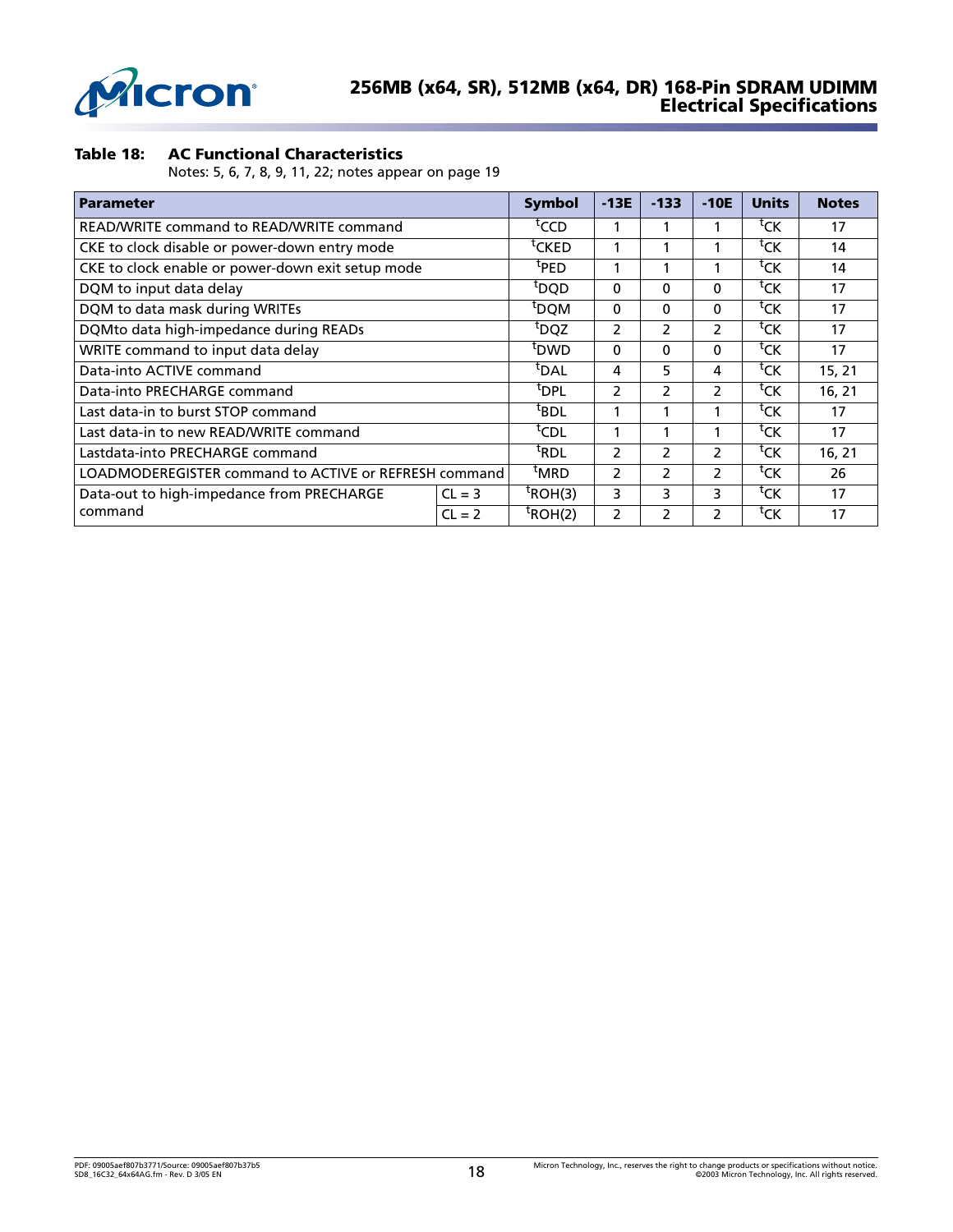

# **Notes**

- 1. All voltages referenced to VSS.
- 2. This parameter is sampled. VDD, VDDQ = +3.3V;  $T_A$  = 25°C; pin under test biased at  $1.4; f = 1$  MHz.
- 3. IDD is dependent on output loading and cycle rates. Specified values are obtained with minimum cycle time and the outputs open.
- 4. Enables on-chip refresh and address counters.
- 5. The minimum specifications are used only to indicate cycle time at which proper operation over the full temperature range is ensured (Commercial Temperature:  $0^{\circ}C \leq$ T<sub>A</sub> +70°C and Industrial Temperature:  $-40^{\circ}C \le T_A \le +85^{\circ}C$ .
- 6. An initial pause of 100µs is required after power-up, followed by two AUTO REFRESH commands, before proper device operation is ensured. (VDD and VDDQ must be powered up simultaneously. VSS and VSSQ must be at same potential.) The two AUTO REFRESH command wake-ups should be repeated any time the tREF refresh requirement is exceeded.
- 7. AC characteristics assume  ${}^tT = 1$ ns.
- 8. In addition to meeting the transition rate specification, the clock and CKE must transit between VIH and VIL (or between VIL and VIH) in a monotonic manner.
- 9. Outputs measured at 1.5V with equivalent load:

 $\overline{\downarrow}$  50pF<br> $\overline{\downarrow}$ 

Q

- 10. <sup>t</sup>HZ defines the time at which the output achieves the open circuit condition; it is not a reference to VOH or VOL. The last valid data element will meet <sup>t</sup>OH before going High-Z.
- 11. AC timing and IDD tests have VIL = 0V and VIH = 3V, with timing referenced to 1.5V crossover point. If the input transition time is longer than 1ns, then the timing is referenced at VIL (MAX) and VIH (MIN) and no longer at the 1.5V crossover point.
- 12. Other input signals are allowed to transition no more than once every two clocks and are otherwise at valid VIH or VIL levels.
- 13. IDD specifications are tested after the device is properly initialized.
- 14. Timing actually specified by <sup>t</sup>CKS; clock(s) specified as a reference only at minimum cycle rate.
- 15. Timing actually specified by <sup>t</sup>WR plus <sup>t</sup>RP; clock(s) specified as a reference only at minimum cycle rate.
- 16. Timing actually specified by <sup>t</sup>WR.
- 17. Required clocks are specified by JEDEC functionality and are not dependent on any timing parameter.
- 18. The IDD current will increase or decrease proportionally according to the amount of frequency alteration for the test condition.
- 19. Address transitions average one transition every two clocks.
- 20. CLK must be toggled a minimum of two times during this period.
- 21. Based on <sup>t</sup>CK = 10ns for -10E, and <sup>t</sup>CK = 7.5ns for -133 and -13E.
- 22. VIH overshoot: VIH (MAX) = VDDQ + 2V for a pulse width  $\leq$  3ns, and the pulse width cannot be greater than one third of the cycle rate. VIL undershoot: VIL (MIN) = -2V for a pulse width  $\leq$  3ns.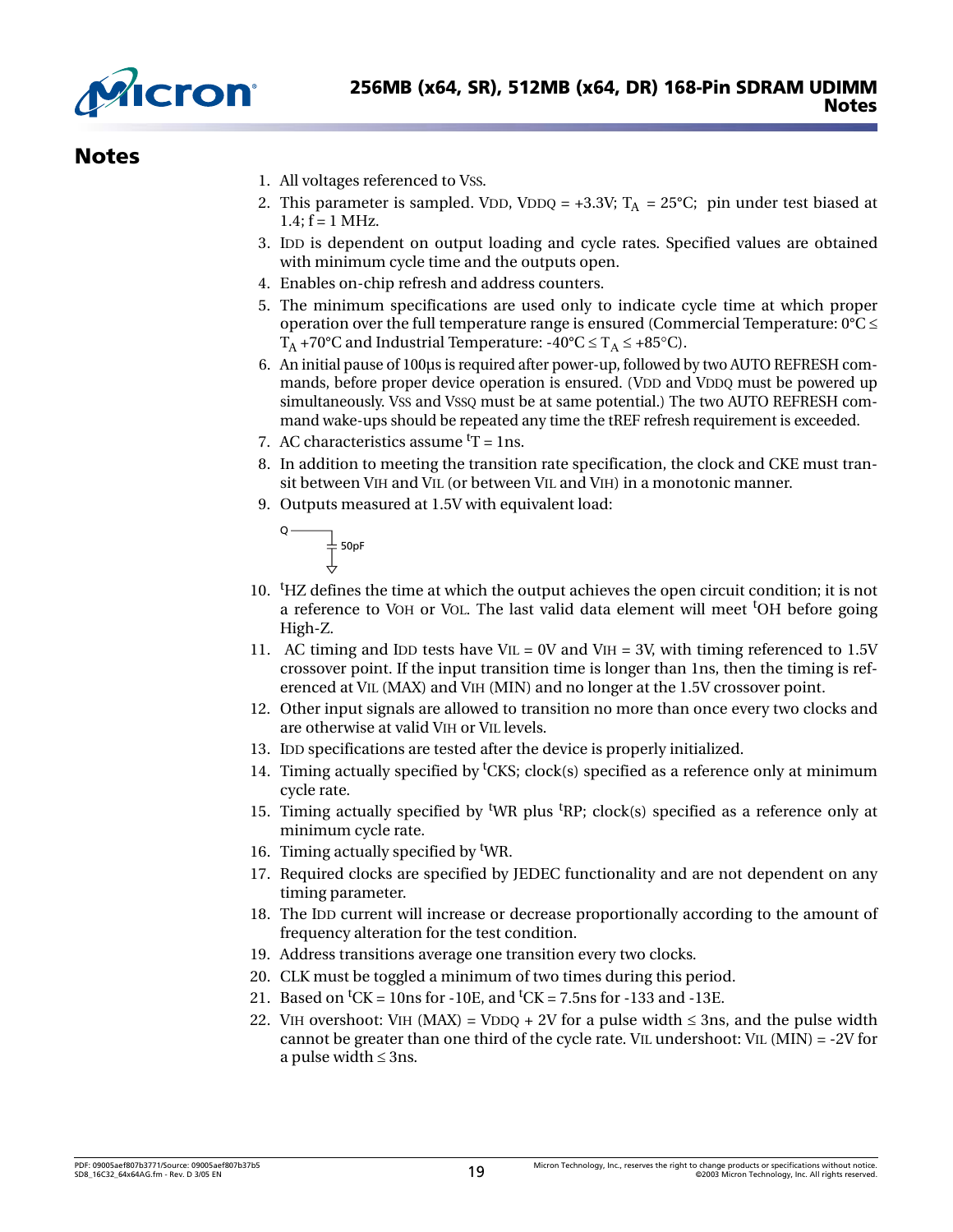

- 23. The clock frequency must remain constant (stable clock is defined as a signal cycling within timing constraints specified for the clock pin) during access or precharge states (READ, WRITE, including <sup>t</sup>WR, and PRECHARGE commands). CKE may be used to reduce the data rate.
- 24. Auto precharge mode only. The precharge timing budget  $({}^{t}RP)$  begins 7ns for -13E; 7.5ns for -133 and 7ns for -10E after the first clock delay, after the last WRITE is executed. May not exceed limit set for precharge mode.
- 25. Precharge mode only.
- 26. JEDEC and PC100 specify three clocks.
- 27.  ${}^{\text{t}}$ AC for -133/-13E at CL = 3 with no load is 4.6ns and is guaranteed by design.
- 28. Parameter guaranteed by design.
- 29. For -10E, CL= 2 and <sup>t</sup>CK = 10ns; for -133, CL = 3 and <sup>t</sup>CK = 7.5ns; for -13E, CL = 2 and  ${}^t$ CK = 7.5ns.
- 30. CKE is HIGH during refresh command period <sup>t</sup>RFC (MIN) else CKE is LOW. The IDD6 limit is actually a nominal value and does not result in a fail value.
- 31. The value of <sup>t</sup>RAS used in -13E speed grade module SPDs is calculated from <sup>t</sup>RC  $\rm ^tRP$  = 45ns.
- 32. Refer to device data sheet for timing waveforms.
- <span id="page-19-0"></span>33. Leakage number reflects the worst-case leakage possible through the module pin, not what each memory device contributes.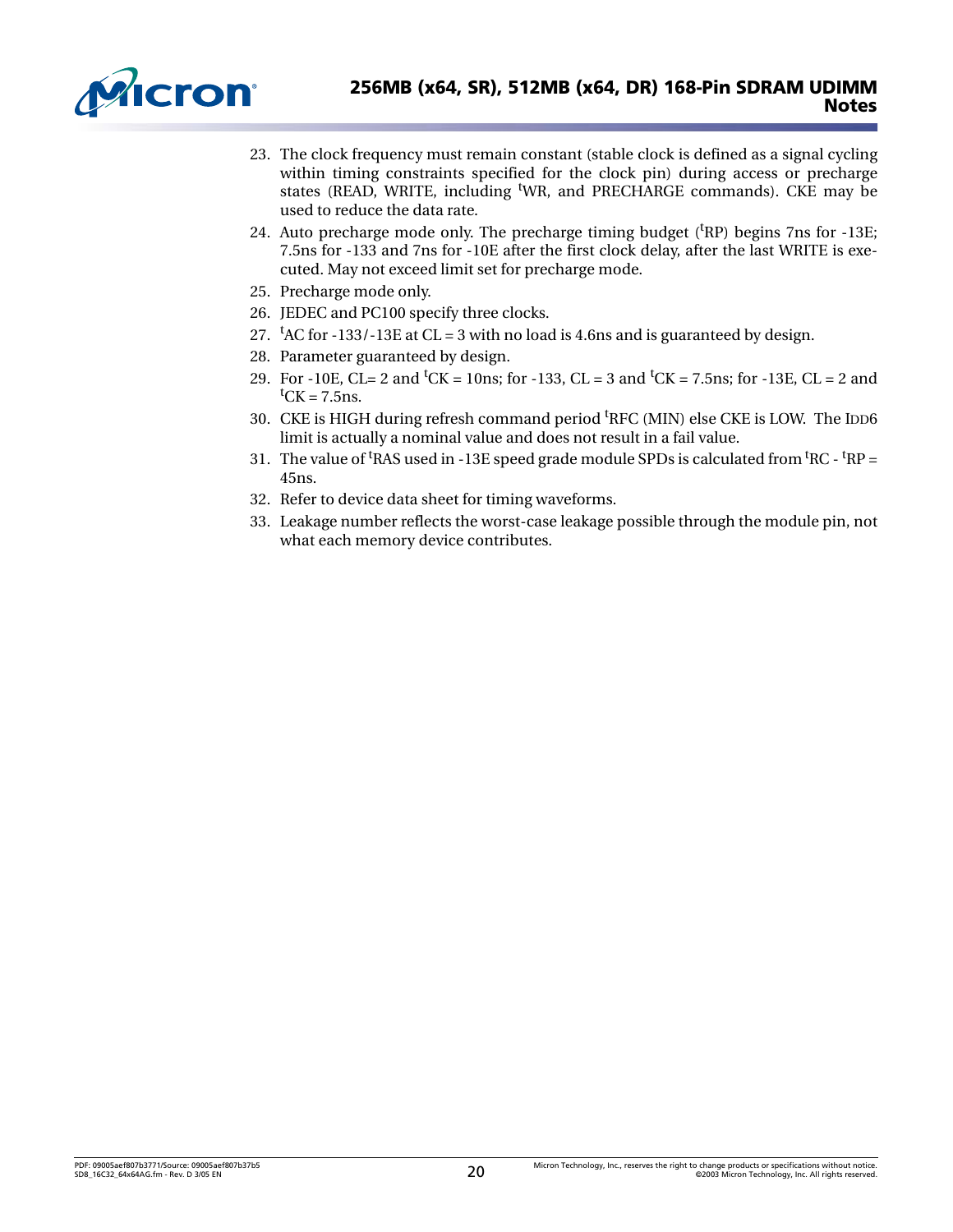

# **Serial Presence-Detect**

### **SPD Clock and Data Conventions**

Data states on the SDA line can change only during SCL LOW. SDA state changes during SCL HIGH are reserved for indicating start and stop conditions (as shown in [Figure 7,](#page-20-0)  [Data Validity,](#page-20-0) and [Figure 8, Definition of Start and Stop](#page-21-0)).

### **SPD Start Condition**

All commands are preceded by the start condition, which is a HIGH-to-LOW transition of SDA when SCL is HIGH. The SPD device continuously monitors the SDA and SCL lines for the start condition and will not respond to any command until this condition has been met.

### **SPD Stop Condition**

All communications are terminated by a stop condition, which is a LOW-to-HIGH transition of SDA when SCL is HIGH. The stop condition is also used to place the SPD device into standby power mode.

# **SPD Acknowledge**

Acknowledge is a software convention used to indicate successful data transfers. The transmitting device, either master or slave, will release the bus after transmitting eight bits. During the ninth clock cycle, the receiver will pull the SDA line LOW to acknowledge that it received the eight bits of data (as shown in [Figure 9, Acknowledge Response From](#page-21-1)  [Receiver](#page-21-1)).

The SPD device will always respond with an acknowledge after recognition of a start condition and its slave address. If both the device and a WRITE operation have been selected, the SPD device will respond with an acknowledge after the receipt of each subsequent eight bit word. In the read mode the SPD device will transmit eight bits of data, release the SDA line and monitor the line for an acknowledge. If an acknowledge is detected and no stop condition is generated by the master, the slave will continue to transmit data. If an acknowledge is not detected, the slave will terminate further data transmissions and await the stop condition to return to standby power mode.

#### <span id="page-20-0"></span>**Figure 7: Data Validity**

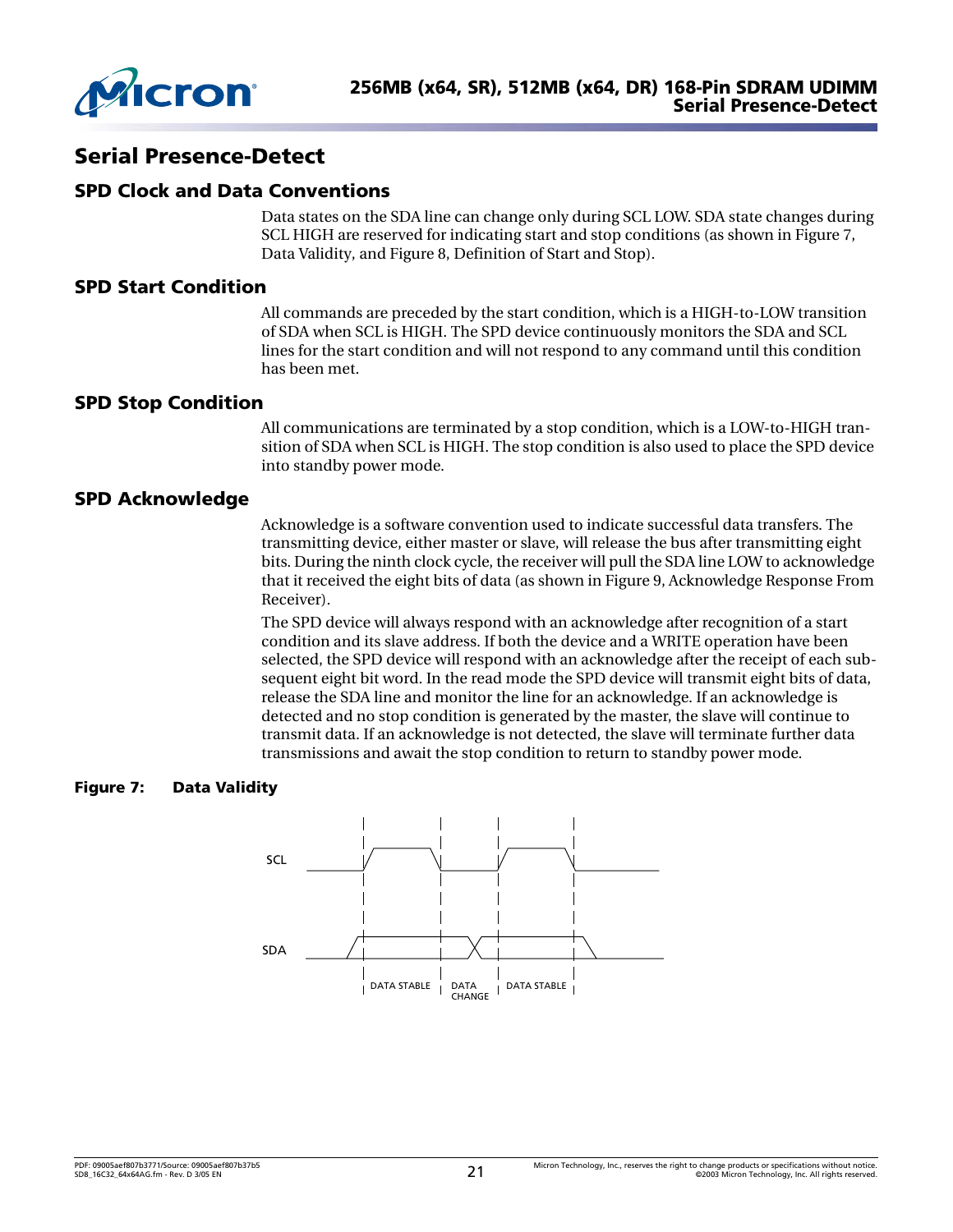

### <span id="page-21-0"></span>**Figure 8: Definition of Start and Stop**



<span id="page-21-1"></span>

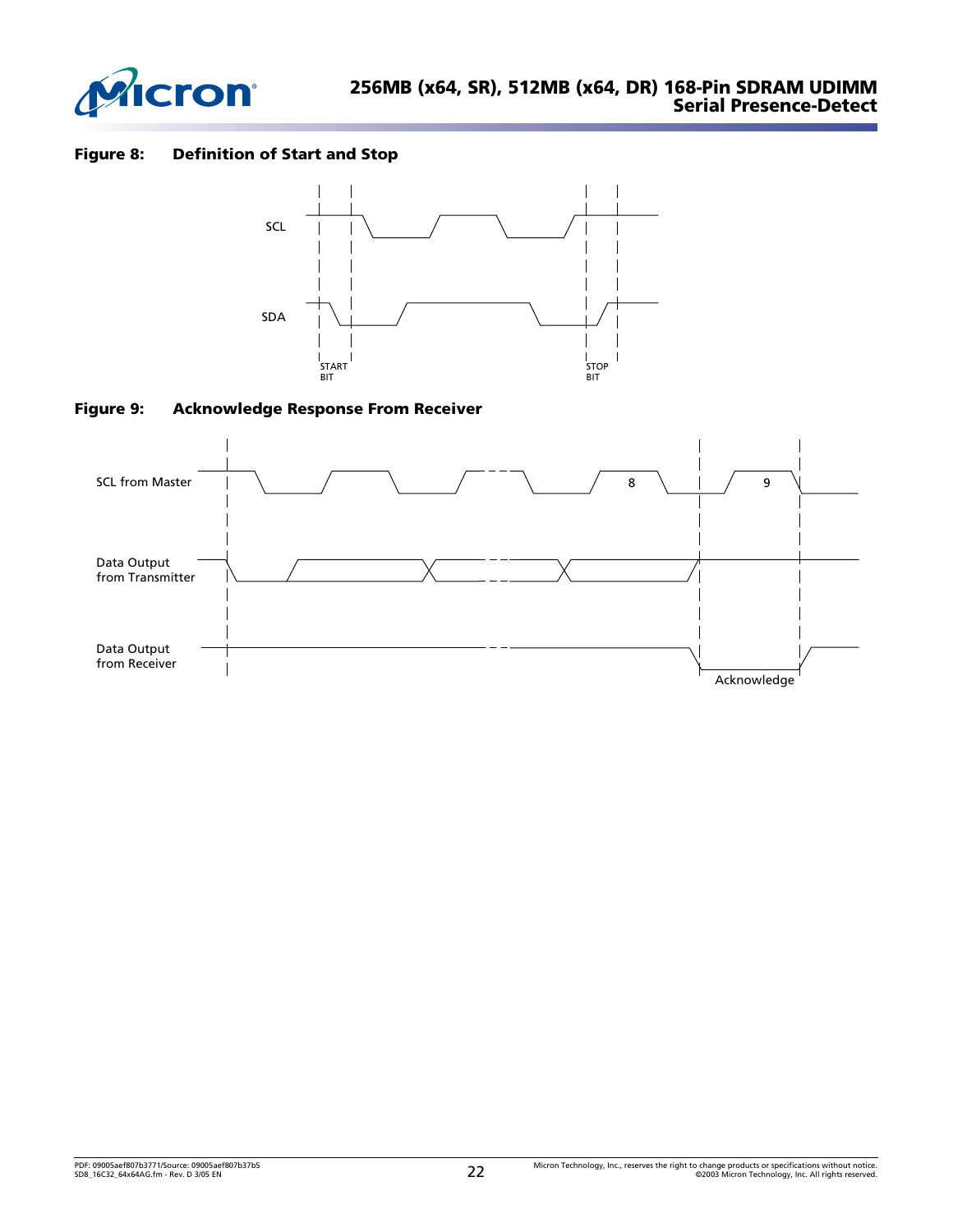

### **Table 19: EEPROM Device Select Code**

The most significant bit (b7) is sent first

|                                        | <b>Device Type Identifier</b> |    |                |    | <b>Chip Enable</b> | $R\overline{W}$ |                 |                 |
|----------------------------------------|-------------------------------|----|----------------|----|--------------------|-----------------|-----------------|-----------------|
|                                        | b7                            | b6 | b <sub>5</sub> | b4 | b3                 | b2              | b <sub>1</sub>  | b <sub>0</sub>  |
| Memory Area Select Code (two arrays)   |                               |    |                |    | SA <sub>2</sub>    | SA <sub>1</sub> | SA <sub>0</sub> | $R\overline{W}$ |
| <b>Protection Register Select Code</b> |                               |    |                |    | SA <sub>2</sub>    | SA <sub>1</sub> | SA <sub>0</sub> | $R\overline{W}$ |

### **Table 20: EEPROM Operating Modes**

| <b>Mode</b>                 | <b>RW Bit</b> | <b>WC</b>  | <b>Bytes</b> | <b>Initial Sequence</b>                            |
|-----------------------------|---------------|------------|--------------|----------------------------------------------------|
| <b>Current Address Read</b> |               | VIH OF VIL |              | Start, Device Select, $R\overline{W} = 1$          |
| RandomAddressRead           | 0             | VIH OF VIL |              | Start, Device Select, $R\overline{W}$ = 0, Address |
|                             |               | VIH OF VIL |              | RESTART, Device Select, RW= 1                      |
| Sequential Read             |               | VIH OF VIL | $\geq$ 1     | Similar to Current or Random Address Read          |
| <b>Byte Write</b>           |               | VIL        |              | START, Device Select, $R\overline{W} = 0$          |
| Page Write                  |               | Vil        | $\leq 16$    | START, Device Select, $R\overline{W} = 0$          |

### **Figure 10: SPD EEPROM Timing Diagram**



**WE UNDEFINED**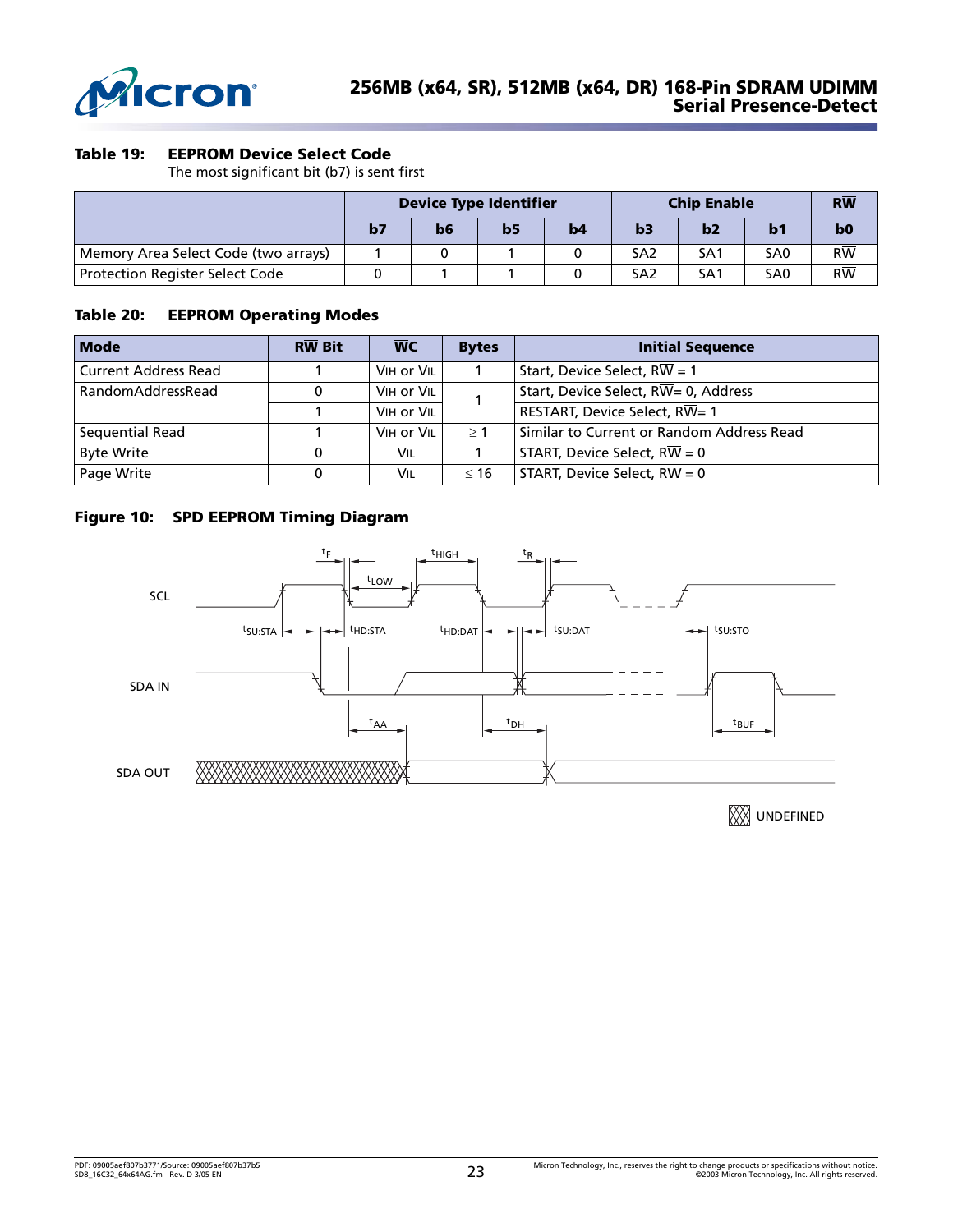

### **Table 21: Serial Presence-Detect EEPROM DC Operating Conditions**

All voltages referenced to Vss; VDDSPD = +2.3V to +3.6V

| <b>Parameter/Condition</b>                                                               | Symbol                | <b>MIN</b>       | <b>MAX</b>       | <b>Units</b> |
|------------------------------------------------------------------------------------------|-----------------------|------------------|------------------|--------------|
| <b>SUPPLY VOLTAGE</b>                                                                    | <b>V<sub>DD</sub></b> | 3                | 3.6              | v            |
| INPUT HIGH VOLTAGE: Logic 1; All inputs                                                  | <b>VIH</b>            | $VDD \times 0.7$ | $VDD + 0.5$      | v            |
| INPUT LOW VOLTAGE: Logic 0; All inputs                                                   | VIL                   | -1               | $VDD \times 0.3$ | v            |
| OUTPUT LOW VOLTAGE: JOUT = 3mA                                                           | VOL                   |                  | 0.4              | v            |
| INPUT LEAKAGE CURRENT: $V_{IN} = GND$ to $V_{DD}$                                        | Iц                    |                  | 10               | μA           |
| OUTPUT LEAKAGE CURRENT: VOUT = GND to VDD                                                | ILO.                  |                  | 10               | μA           |
| STANDBY CURRENT: $SCL = SDA = VDD - 0.3V$ ;<br>All other inputs = GND or $3.3V \pm 10\%$ | <b>ICCS</b>           |                  | 30               | μA           |
| <b>POWER SUPPLY CURRENT:</b>                                                             | <b>Icc Write</b>      |                  |                  | mA           |
| SCL Clock frequency = 100 KHz                                                            | Icc Read              |                  |                  |              |

### **Table 22: Serial Presence-Detect EEPROM AC Operating Conditions**

All voltages referenced to Vss; VDDSPD = +2.3V to +3.6V

| <b>Parameter/Condition</b>                         | <b>Symbol</b>       | <b>MIN</b> | <b>MAX</b> | <b>Units</b> | <b>Notes</b>  |
|----------------------------------------------------|---------------------|------------|------------|--------------|---------------|
| SCL LOW to SDA data-out valid                      | <sup>τ</sup> ΑΑ     | 0.2        | 0.9        | μs           |               |
| Time the bus must be free before a new transition  | <sup>t</sup> BUF    | 1.3        |            | μs           |               |
| can start                                          |                     |            |            |              |               |
| Data-out hold time                                 | <sup>t</sup> DH     | 200        |            | ns           |               |
| SDA and SCL fall time                              | $t_{\mathsf{F}}$    |            | 300        | ns           | 2             |
| Data-in hold time                                  | <sup>t</sup> HD:DAT | $\Omega$   |            | μs           |               |
| Start condition hold time                          | <sup>t</sup> HD:STA | 0.6        |            | μs           |               |
| Clock HIGH period                                  | <sup>t</sup> HIGH   | 0.6        |            | μs           |               |
| Noise suppression time constant at SCL, SDA inputs |                     |            | 50         | ns           |               |
| Clock LOW period                                   | <sup>t</sup> LOW    | 1.3        |            | μs           |               |
| SDA and SCL rise time                              | ${}^{\rm t}$ R      |            | 0.3        | <b>LIS</b>   | $\mathcal{P}$ |
| SCL clock frequency                                | <sup>†</sup> SCL    |            | 400        | <b>KHz</b>   |               |
| Data-in setup time                                 | <sup>t</sup> SU:DAT | 100        |            | ns           |               |
| Start condition setup time                         | <sup>t</sup> SU:STA | 0.6        |            | μs           | 3             |
| Stop condition setup time                          | tsu:sto             | 0.6        |            | μs           |               |
| WRITE cycle time                                   | <sup>t</sup> WRC    |            | 10         | ms           | 4             |

Notes: 1. To avoid spurious START and STOP conditions, a minimum delay is placed between SCL = 1 and the falling or rising edge of SDA.

- 2. This parameter is sampled.
- 3. For a reSTART condition, or following a WRITE cycle.
- 4. The SPD EEPROM WRITE cycle time (<sup>t</sup>WRC) is the time from a valid stop condition of a write sequence to the end of the EEPROM internal erase/program cycle. During the WRITE cycle, the EEPROM bus interface circuit is disabled, SDA remains HIGH due to pull-up resistor, and the EEPROM does not respond to its slave address.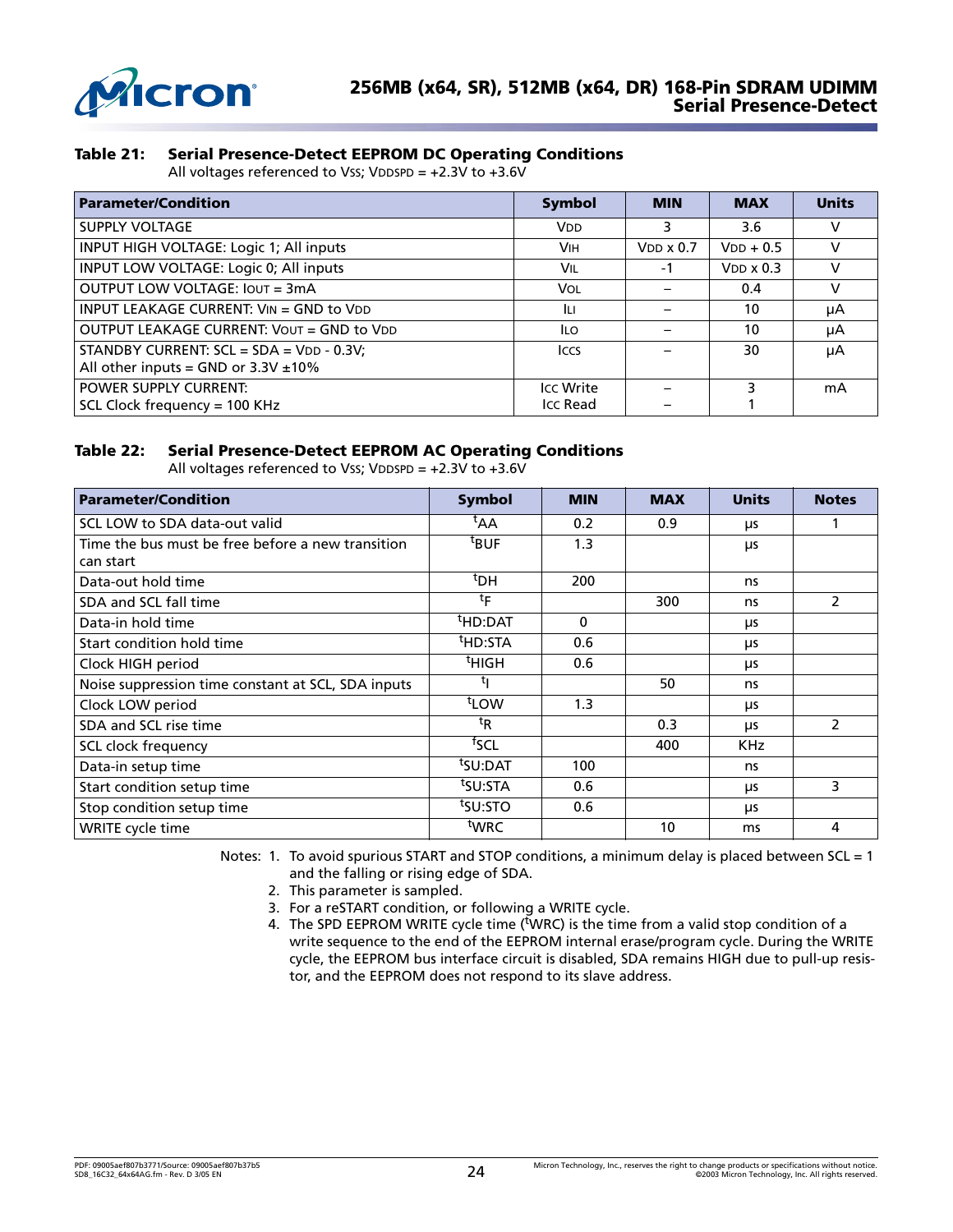

### **Table 23: Serial Presence-Detect Matrix**

VDD = +3.3V ±0.3V; "1"/"0": Serial Data, "driven to HIGH"/"driven to LOW"

| <b>Byte</b>    | <b>Description</b>                                                                 | <b>Entry</b><br>(Version                  | MT8LSDT3264A         | MT16LSDT6464A        |
|----------------|------------------------------------------------------------------------------------|-------------------------------------------|----------------------|----------------------|
| 0              | Number of Bytes Used by Micron                                                     | 128                                       | 80                   | 80                   |
| $\mathbf{1}$   | Total Number of SPD Memory Bytes                                                   | 256                                       | 08                   | 08                   |
| $\overline{2}$ | <b>Memory Type</b>                                                                 | SDRAM                                     | 04                   | 04                   |
| 3              | <b>Number of Row Addresses</b>                                                     | 13                                        | 0D                   | 0D                   |
| 4              | Number of Column Addresses                                                         | 10                                        | 0A                   | 0A                   |
| 5              | <b>Number of Module Banks</b>                                                      | 1 or 2                                    | 01                   | 02                   |
| 6              | Module Data Width                                                                  | 64                                        | 40                   | 40                   |
| $\overline{7}$ | Module Data Width (Continued)                                                      | 0                                         | 00                   | 00                   |
| 8              | Module Voltage Interface Levels                                                    | <b>LVTTL</b>                              | 01                   | 01                   |
| 9              | SDRAM Cycle Time, <sup>t</sup> CK<br>(CAS Latency = 3)                             | 7ns (-13E)<br>7.5ns (-133)<br>8ns (-10E)  | 70<br>75<br>80       | 70<br>75<br>80       |
| 10             | SDRAM Access from CLK, <sup>t</sup> AC                                             | 5.4ns (-13E/-133)                         | 54                   | 54                   |
|                | (CAS Latency = 3)                                                                  | 6ns (-10E)                                | 60                   | 60                   |
| 11             | <b>Module Configuration Type</b>                                                   | <b>NONPARITY</b>                          | 00                   | 00                   |
| 12             | Refresh Rate/Type                                                                  | 7.8125µs/SELF                             | 82                   | 82                   |
| 13             | <b>Sdram Width (Primary SDRAM)</b>                                                 | 8                                         | 08                   | 08                   |
| 14             | Error-checking SDRAM Data Width                                                    | <b>NONE</b>                               | 00                   | 00                   |
| 15             | Minimum Clock Delay From Back-to-Back Random<br>Column Addresses, <sup>t</sup> CCD | 1                                         | 01                   | 01                   |
| 16             | <b>Burst Lengths Supported</b>                                                     | 1, 2, 4, 8, PAGE                          | 8F                   | 8F                   |
| 17             | Number of Banks on SDRAM Device                                                    | 4                                         | 04                   | 04                   |
| 18             | <b>CAS Latencies Supported</b>                                                     | 2, 3                                      | 06                   | 06                   |
| 19             | <b>CS Latency</b>                                                                  | 0                                         | 01                   | 01                   |
| 20             | <b>WE Latency</b>                                                                  | 0                                         | 01                   | 01                   |
| 21             | <b>SDRAM Module Attributes</b>                                                     | <b>UNBUFFERED</b>                         | 00                   | 00                   |
| 22             | <b>SDRAM Device Attributes: General</b>                                            | 0E                                        | 0E                   | 0E                   |
| 23             | SDRAM Cycle Time, <sup>t</sup> CK<br>(CAS Latency = 2) 10 (-133/-10E) A0           | 7.5ns (13E)<br>10ns (-133/-10E)           | 75<br>A <sub>0</sub> | 75<br>A <sub>0</sub> |
| 24             | SDRAM Access from CLK, <sup>t</sup> AC                                             | 5.4ns (-13E)                              | 54                   | 54                   |
|                | (CAS Latency = 2)                                                                  | 6ns (-133/-10E)                           | 60                   | 60                   |
| 25             | SDRAM Cycle Time, <sup>t</sup> CK, (CAS Latency = 1)                               |                                           | 00                   | 00                   |
| 26             | SDRAM Access From CLK, $tAC$ , (CAS Latency = 1)                                   |                                           | 00                   | 00                   |
| 27             | Minimum Row Precharge Time, <sup>t</sup> RP                                        | $15ns (-13E)$<br>20ns (-133/-10E)         | 0F<br>14             | 0F<br>14             |
| 28             | Minimum Row Active to Row Active, <sup>t</sup> RRD                                 | 14ns (-13E)<br>15ns (-133)<br>20ns (-10E) | 0E<br>0F<br>14       | 0E<br>0F<br>14       |
| 29             | Minimum RAS# to CAS# Delay, <sup>t</sup> RCD                                       | 15ns (-13E)                               | 0F                   | 0F                   |
|                |                                                                                    | 20ns (-133/-10E)                          | 14                   | 14                   |
| 30             | Minimum RAS# Pulse Width, <sup>t</sup> RAS (See note 1)                            | 45ns (-13E)<br>44ns (133)<br>50ns (-10E)  | 2D<br>2C<br>32       | 2D<br>2C<br>32       |
| 31             | <b>Module Bank Density</b>                                                         | 256MB                                     | 40                   | 40                   |
| 32             | Command And Address Setup Time, <sup>t</sup> AS, <sup>t</sup> CMS                  | 1.5ns (-13E/-133)<br>2ns (-10E)           | 15<br>20             | 15<br>20             |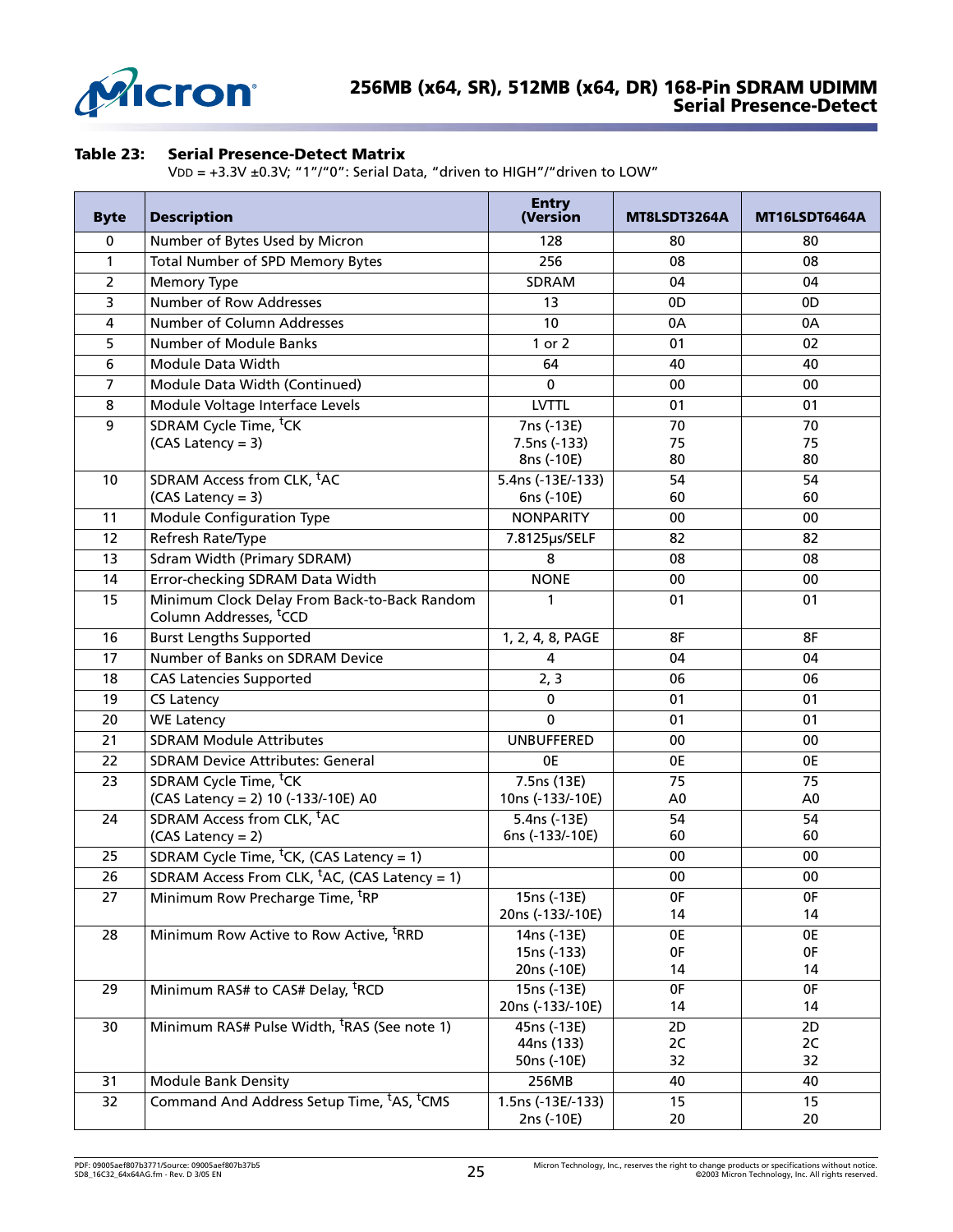

### **Table 23: Serial Presence-Detect Matrix**

VDD = +3.3V ±0.3V; "1"/"0": Serial Data, "driven to HIGH"/"driven to LOW"

| <b>Byte</b> | <b>Description</b>                                               | <b>Entry</b><br>(Version      | MT8LSDT3264A  | MT16LSDT6464A  |
|-------------|------------------------------------------------------------------|-------------------------------|---------------|----------------|
| 33          | Command And Address Hold Time, <sup>t</sup> AH, <sup>t</sup> CMH | 0.8ns (-13E/-133)             | 08            | 08             |
|             |                                                                  | 1ns (-10E)                    | 10            | 10             |
| 34          | Data Signal Input Setup Time, <sup>t</sup> DS                    | 1.5ns (-13E/-133)             | 15            | 15             |
|             |                                                                  | 2ns (-10E)                    | 20            | 20             |
| 35          | Data Signal Input Hold Time, <sup>t</sup> DH                     | 0.8ns (-13E/-133)             | 08            | 08             |
|             |                                                                  | 1ns (-10E)                    | 10            | 10             |
| 36-40       | Reserved                                                         |                               | 00            | 00             |
| 41          | Device Minimum Active/Auto-Refresh Time, <sup>t</sup> RC         | 60ns (-13E)                   | 3C            | 3C             |
|             |                                                                  | 66ns (-133)                   | 42            | 42             |
|             |                                                                  | 70ns (10E)                    | 46            | 46             |
| $42 - 61$   | Reserved                                                         |                               | 00            | 00             |
| 62          | <b>SPD Revision</b>                                              | <b>REV. 1.2</b>               | 12            | 12             |
| 63          | Checksum For Bytes 0-62                                          | $(-13E)$                      | <b>B7</b>     | B <sub>8</sub> |
|             |                                                                  | $(-133)$                      | 03            | 04             |
|             |                                                                  | $(-10E)$                      | 4F            | 50             |
| 64          | Manufacturer's JEDEC ID Code                                     | <b>MICRON</b>                 | 2C            | 2C             |
| 65-71       | Manufacturer's JEDEC ID Code (Cont.)                             |                               | FF            | FF             |
| 72          | Manufacturing Location                                           |                               | $01 - 06$     | $01 - 06$      |
| 73-90       | Module Part Number (ASCII)                                       |                               | Variable Data | Variable Data  |
| 91          | <b>Pcb Identification Code</b>                                   |                               | $01 - 04$     | $01 - 04$      |
| 92          | Identification Code (Cont.)                                      | $\mathbf 0$                   | 00            | 00             |
| 93          | Year of Manufacture In BCD                                       |                               | Variable Data | Variable Data  |
| 94          | Week of Manufacture In BCD                                       |                               | Variable Data | Variable Data  |
| 95-98       | Module Serial Number                                             |                               | Variable Data | Variable Data  |
| 99-125      | Manufacturer-specific Data (RSVD)                                |                               |               |                |
| 126         | <b>System Frequency</b>                                          | 100 MHz (-13E/<br>$-133/-10E$ | 64            | 64             |
| 127         | Sdram Component & Clock Detail                                   |                               | AF            | FF             |

Notes: 1. The value of <sup>t</sup>RAS used for -13E modules is calculated from <sup>t</sup>RC - <sup>t</sup>RP. Actual device spec. value is 37ns.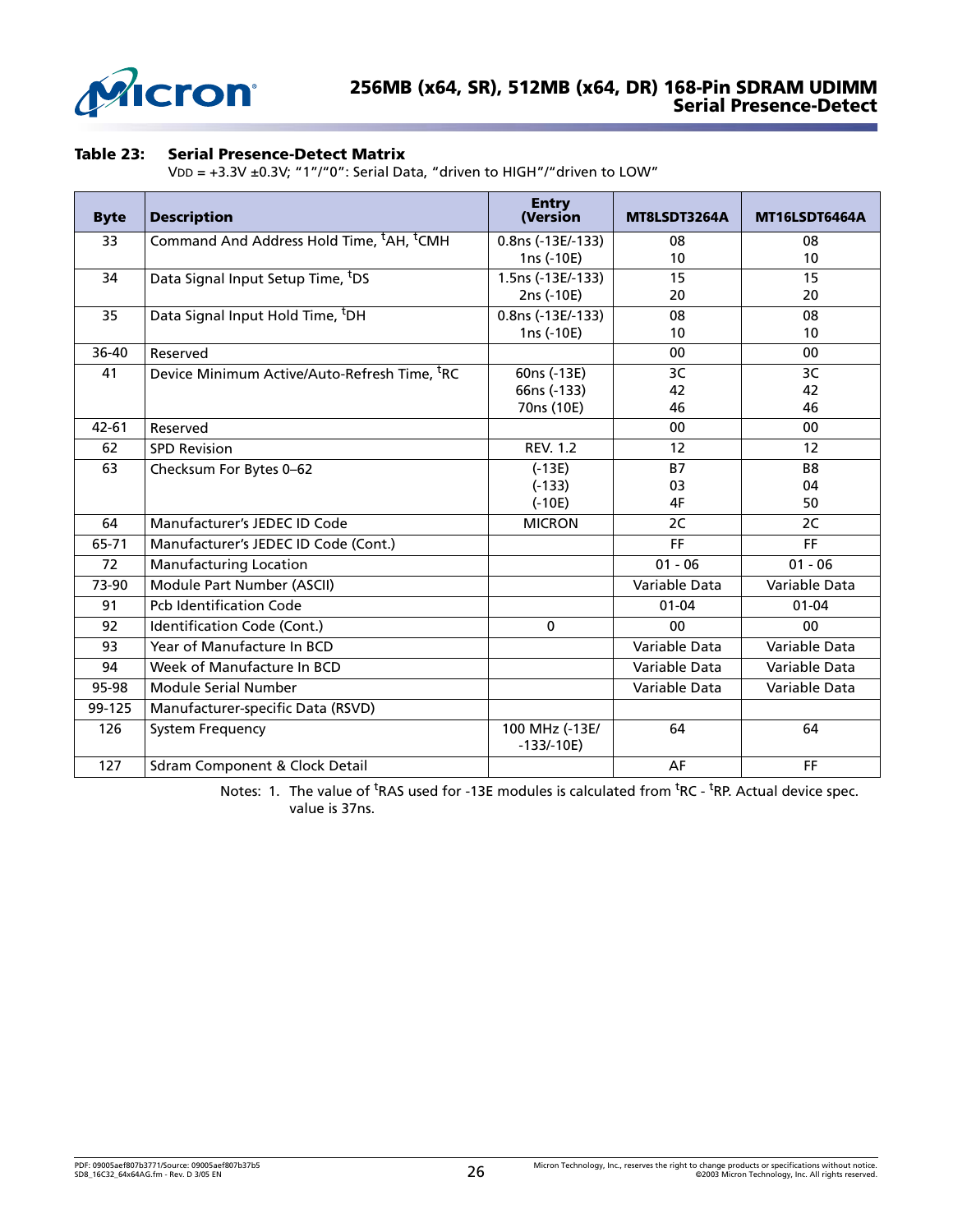

# **Module Dimensions**

All dimensions are in inches (millimeters);  $\frac{MAX}{1}$  or typical where noted. MIN